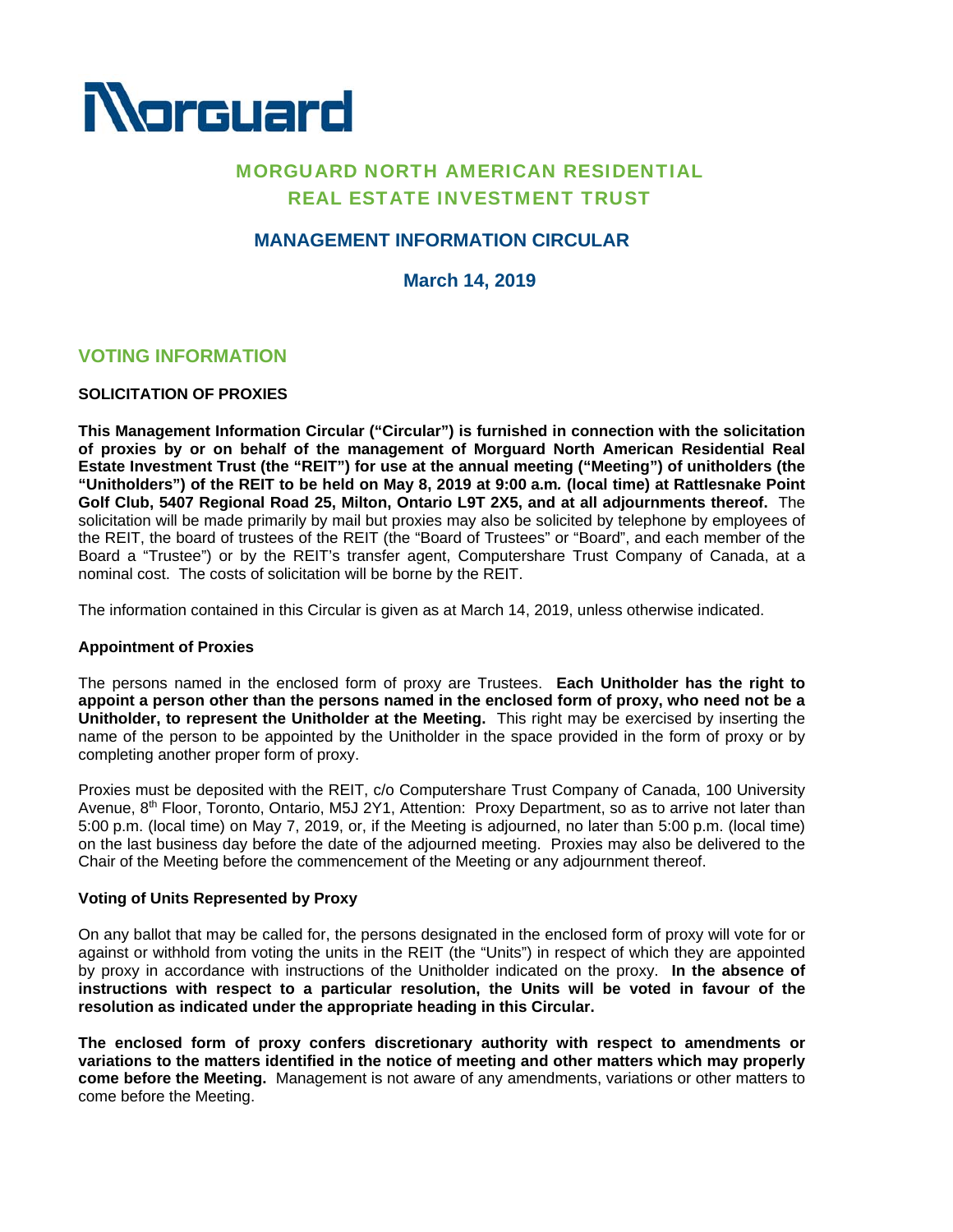### **ATTENDANCE AND VOTING**

Only registered holders of Units, or the persons they appoint as their proxies, are permitted to attend, speak at and vote on all matters that may properly come before the Meeting. Each Unit entitles the holder to one vote for each Unit held.

### **Non-Registered Holders**

In many cases, Units beneficially owned by a Unitholder (a "Non-Registered Holder") are registered either:

- (a) In the name of an intermediary (an "Intermediary") that the Non-Registered Holder deals with in respect of the Units, such as, among others, banks, trust companies, securities dealers or brokers and trustees or administrators of self administered RRSPs, RRIFs, RESPs and similar plans; or,
- (b) In the name of a clearing agency (such as The Canadian Depository for Securities Limited) of which the Intermediary is a participant.

In accordance with the requirements of National Instrument 54-101, the REIT has distributed copies of the notice of meeting, Circular, the form of proxy for Unitholders and the REIT's audited consolidated financial statements for the year ended December 31, 2018 and management's discussion and analysis ("MD&A") (collectively, the "Meeting Materials") to the clearing agencies and Intermediaries for onward distribution to Non-Registered Holders.

Intermediaries are required to forward Meeting Materials to Non-Registered Holders unless a Non-Registered Holder has waived the right to receive them. Typically, Intermediaries will use a service company (such as ADP Independent Investor Communications Corporation) to forward the Meeting Materials to Non-Registered Holders. Generally, Non-Registered Holders of Units who have not waived the right to receive Meeting Materials will either:

- (a) Be given a proxy which has already been signed by the Intermediary (typically by a facsimile, stamped signature) which is restricted as to the number of Units beneficially owned by the Non-Registered Holder, but which is otherwise uncompleted. This form of proxy need *not* be signed by the Non-Registered Holder. In this case, the Non-Registered Holder who wishes to submit a proxy should otherwise properly complete the form of proxy and deposit it with Computershare Trust Company of Canada, as described above; or
- (b) More typically, be given a voting instruction form which must be completed and signed by the Non-Registered Holder of Units in accordance with the directions on the voting instruction form (which may, in some cases, permit the completion of the voting instruction form by telephone or internet).

The purpose of these procedures is to permit Non-Registered Holders to direct the voting of the Units they beneficially own. Should a Non-Registered Holder of Units who receives either a proxy or a voting instruction form wish to attend and vote at the Meeting in person (or have another person attend and vote on behalf of the Non-Registered Holder), the Non-Registered Holder should strike out the names of the persons named in the proxy and insert the Non-Registered Holder's (or such other person's) name in the blank space provided or, in the case of a voting instruction form, follow the corresponding instructions on the form. *In either case, Non-Registered Holders of Units should carefully follow the instructions of their Intermediaries and their service companies.*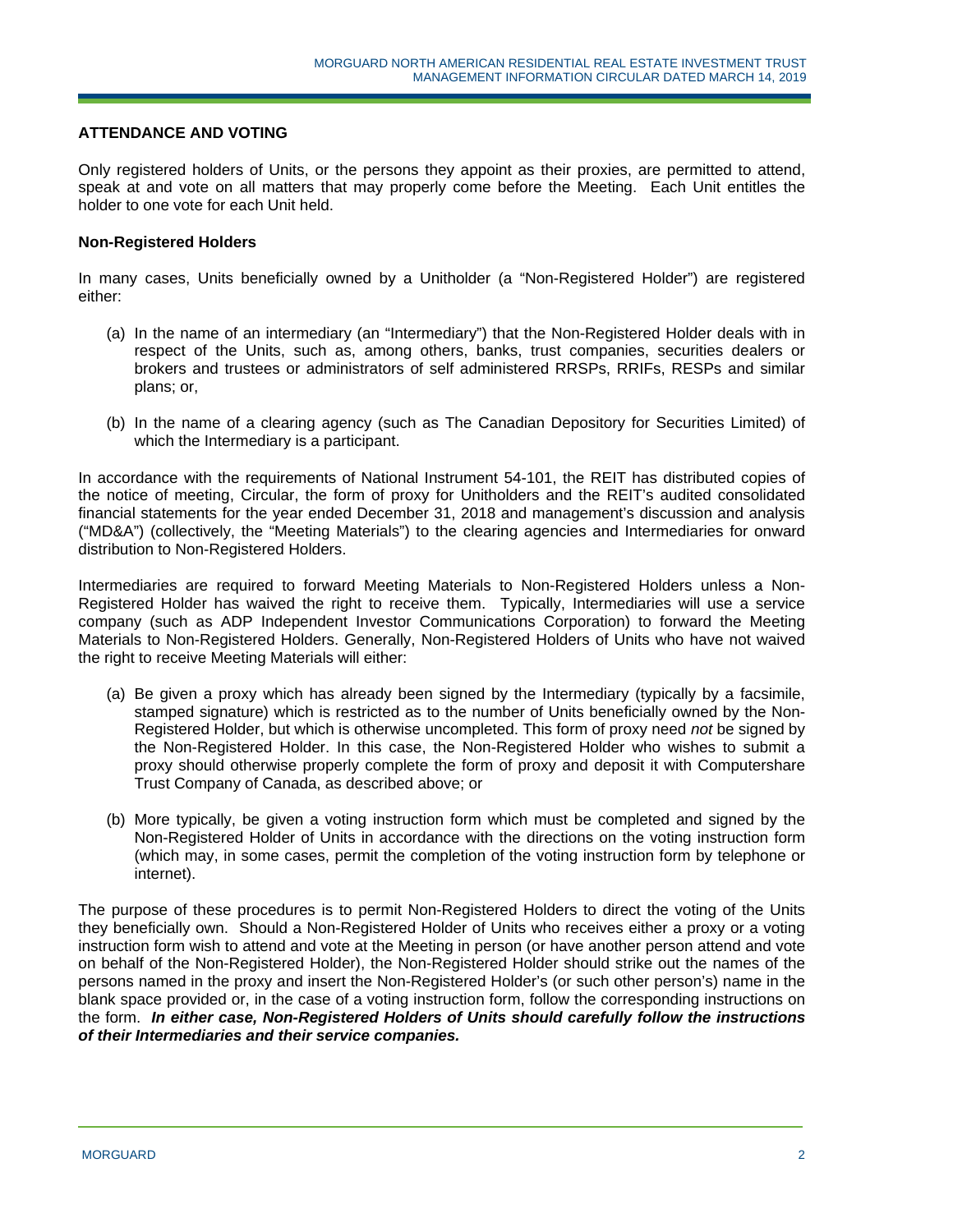### **Revocation of Proxies**

A Unitholder who has given a proxy may revoke the proxy by an instrument in writing, including another proxy bearing a later date, duly executed by the Unitholder or by his or her attorney authorized in writing, deposited with the REIT as provided above. A Unitholder may also revoke a proxy in any other manner permitted by law.

**A Non-Registered Holder of Units may revoke a voting instruction form or a waiver of the right to receive Meeting Materials and to vote given which has been given to an Intermediary at any time by written notice to the Intermediary, except that an Intermediary is not required to act on a revocation of voting instructions form or a waiver of the right to receive Meeting Materials and to vote that is not received by the Intermediary at least seven days prior to the Meeting.** 

#### **VOTING UNITS AND PRINCIPAL HOLDERS THEREOF**

The Units and the special voting units (the "Special Voting Units", and together with the Units, the "Voting Units") of the Trust represented by proxies will be voted or withheld from voting in accordance with the instructions of the Unitholder on any ballot that may be called for and, if the Unitholder specifies a choice with respect to any matter to be acted upon at the Meeting, Voting Units represented by properly executed proxies will be voted accordingly.

On March 14, 2019, the REIT had outstanding a total of 33,728,732 Units, each carrying the right to one vote per Unit, and 17,223,090 Special Voting Units, each carrying the right to one vote per Special Voting Unit. All Unitholders of record at the close of business on March 15, 2019, the record date established for the Meeting, will be entitled to vote at the Meeting, or any adjournment thereof, either in person or by proxy.

To the best of the knowledge of the Trustees and officers of the REIT, no person beneficially owns, directly or indirectly, or exercises control or direction over, Voting Units carrying more than 10% of the votes attached to all Voting Units, other than the following:

| <b>Unitholder</b>           | <b>Approximate Number of Voting Units</b><br><b>Beneficially Owned or Over Which</b><br><b>Control or Direction is</b><br><b>Exercised</b> | Approximate % of<br><b>Outstanding Voting Units</b> |
|-----------------------------|--------------------------------------------------------------------------------------------------------------------------------------------|-----------------------------------------------------|
| <b>Morguard Corporation</b> | 6,675,166 Units<br>17,223,090 Special Voting Units                                                                                         | 46.90% effective interest                           |

# **MATTERS TO BE ACTED UPON AT THE MEETING**

#### **Audited Consolidated Financial Statements**

The audited consolidated financial statements of the REIT for the year ended December 31, 2018 are mailed to Unitholders who requested that they receive such report with this Circular and are also available at www.morguard.com and www.sedar.com.

### **Election of Trustees**

Trustees are to be elected annually by resolution of a majority of votes cast at a meeting of Unitholders. The number of Trustees to be elected at the Meeting is seven. All of the nominees are currently Trustees of the REIT and have been Trustees since the dates indicated in the tables included below.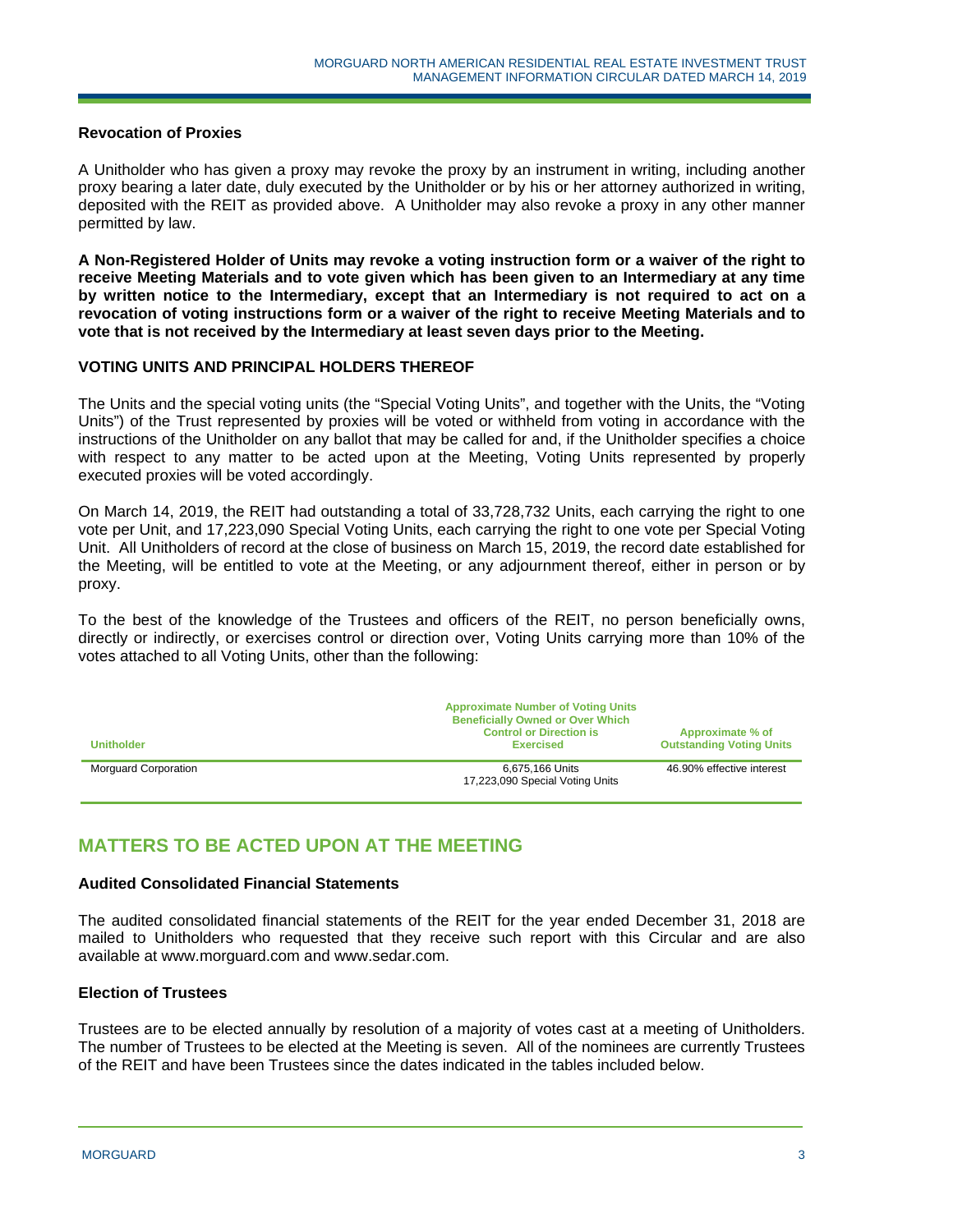The Board of Trustees has adopted a policy that entitles each Unitholder to vote for each nominee on an individual basis.

The Board has also adopted a policy stipulating that if the votes in favour of the election of a nominee at a Unitholders' meeting represent less than a majority of the Units voted and withheld, the nominee will be expected to submit to the Board his or her resignation, to take effect upon acceptance by the Board. The Board will then have 90 days to accept the resignation, during which time an alternate Board member may be appointed. The Board, however, may reject the resignation under extenuating circumstances.

**The persons named in the enclosed form of proxy intend to vote for the election of the proposed nominees whose names are set out below, unless the Unitholder who has given such proxy has directed that the Units represented thereby be withheld from voting in the election of Trustees.** Management does not contemplate that any of the proposed nominees will be unable to serve as Trustee, but if that should occur for any reason prior to the Meeting, the persons named in the enclosed form of proxy reserve the right to vote for another nominee in their discretion. Each Trustee elected at the Meeting will hold office until the next annual meeting or until his or her successor is duly elected or appointed in accordance with the REIT's declaration of trust, as amended from time to time (the "Declaration of Trust").

### **Appointment of Auditors**

The persons named in the enclosed form of proxy intend to vote in favour of the resolution appointing Ernst & Young LLP as auditors of the REIT, to hold office until the next annual meeting of Unitholders or until their successors are appointed, and authorizing the Trustees to fix the remuneration of the auditors, unless the Unitholder who has given the proxy has directed that the Units represented thereby be withheld from voting in respect of the appointment of auditors.

Ernst & Young LLP, Chartered Professional Accountants, is the principal external auditor of the REIT and has served in that capacity since the REIT's initial public offering that was completed on April 18, 2012. From time to time, Ernst & Young LLP also provides consulting and non-audit services to the REIT. It is the policy of the Audit Committee to pre-approve audit and audit-related services as well as non-audit services and to consider whether the provision of services other than audit services is compatible with maintaining the auditors' independence.

The following table sets forth the fees billed by Ernst & Young LLP to the REIT for the fiscal years ended December 31, 2018 and 2017.

| <b>Service Performed</b>   | 2018                     | 2017      |
|----------------------------|--------------------------|-----------|
| Audit fees (1)             | \$489,000                | \$416,661 |
| Audit-related fees $(2)$   | 31.000                   | 30,000    |
| Tax & other services $(3)$ | $\overline{\phantom{a}}$ |           |
| <b>Total fees</b>          | \$520,000                | \$446,661 |

Notes:

(1) Audit fees mean billings for professional services rendered by the REIT's external auditor for the audit and review of the REIT's consolidated financial statements or services that are normally provided by the external auditor in connection with statutory and regulatory filings or engagements. Fees are captured as they relate to the most recent auditor's opinion (not the REIT's fiscal year).

- (2) Audit-related fees mean billings for assurance and related services that are reasonably related to performance of the audit or review of the REIT's consolidated financial statements, but not reported as audit fees. More specifically, these services would include, among others, employee benefit plan audits, due diligence related to mergers and acquisitions, accounting consultations and audits in connection with acquisitions, non-attest internal control reviews, attest services that are not required by statute or regulation and consultations concerning financial accounting and reporting standards. Fees are typically captured on an annual basis coinciding with the REIT's fiscal year.
- (3) Tax fees mean billings for professional services for tax compliance, tax advice, and tax planning. Other services mean fees not meeting the other fee classifications. Fees are typically captured on an annual basis coinciding with the REIT's fiscal year.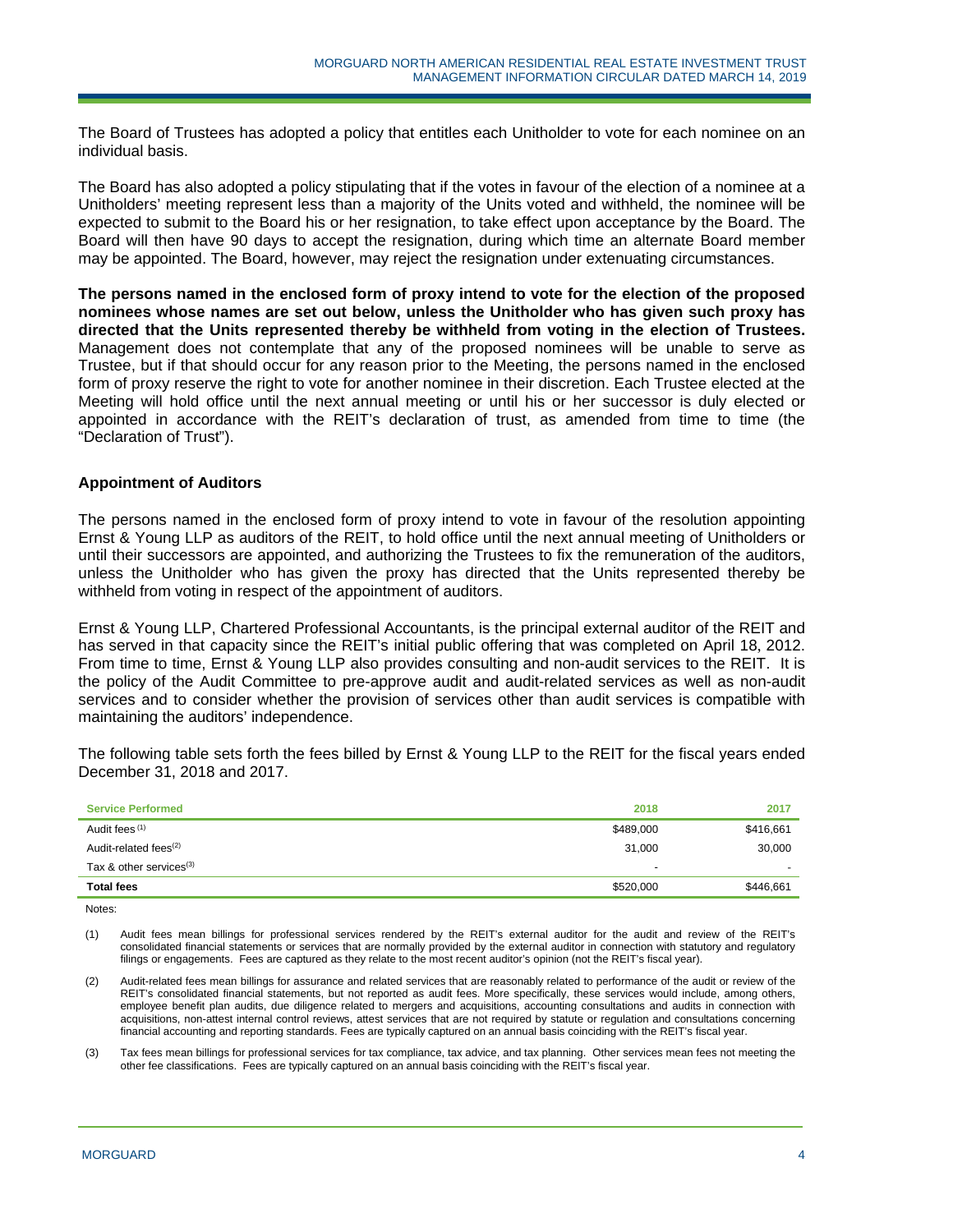### **Nominees for Election to the Board of Trustees**

The following table sets out certain information with respect to the persons proposed for nomination for election as Trustees, including whether an individual is an independent trustee ("Independent Trustee") and the number of Units beneficially owned, or over which control or direction is exercised as at the date of this Circular. Unless otherwise indicated, the persons named below have been in their principal occupations for more than five years.

Each Trustee elected at the Meeting will hold office until the next annual meeting, or until his or her successor is duly elected or appointed in accordance with the Declaration of Trust.

| <b>Avtar T. Bains</b><br>Vancouver, British Columbia,<br>Canada<br>Trustee since April 18, 2012<br><b>Lead Trustee</b><br>Independent | Mr. Bains is the President of Premise Properties Ltd., a boutique real estate firm. Mr. Bains is an<br>established real estate professional with a career spanning over 30 years with Colliers International, where<br>he was the Executive Vice President, National Investment Team when he departed in 2011. Mr. Bains<br>brokered the sales of numerous notable properties across Canada, and he maintains strong relationships<br>in local, national and international real estate markets. Mr. Bains is involved in various charitable and<br>volunteer endeavors, and is a speaker for several organizations across Canada, including the Urban Land<br>Institute, the Vancouver and Toronto Real Estate Forums and the University of British Columbia.<br>Public company directorships in the past five years:                                                                                                                                                                                                                                                                                                                                                                                                                                                                                                                                                                                                                                                                                                                                                                                                                                                                                                                                        |                                   |                        |                                             |                                |  |  |
|---------------------------------------------------------------------------------------------------------------------------------------|--------------------------------------------------------------------------------------------------------------------------------------------------------------------------------------------------------------------------------------------------------------------------------------------------------------------------------------------------------------------------------------------------------------------------------------------------------------------------------------------------------------------------------------------------------------------------------------------------------------------------------------------------------------------------------------------------------------------------------------------------------------------------------------------------------------------------------------------------------------------------------------------------------------------------------------------------------------------------------------------------------------------------------------------------------------------------------------------------------------------------------------------------------------------------------------------------------------------------------------------------------------------------------------------------------------------------------------------------------------------------------------------------------------------------------------------------------------------------------------------------------------------------------------------------------------------------------------------------------------------------------------------------------------------------------------------------------------------------------------------------------------|-----------------------------------|------------------------|---------------------------------------------|--------------------------------|--|--|
|                                                                                                                                       | None                                                                                                                                                                                                                                                                                                                                                                                                                                                                                                                                                                                                                                                                                                                                                                                                                                                                                                                                                                                                                                                                                                                                                                                                                                                                                                                                                                                                                                                                                                                                                                                                                                                                                                                                                         |                                   |                        |                                             |                                |  |  |
| Board/Committee membership                                                                                                            |                                                                                                                                                                                                                                                                                                                                                                                                                                                                                                                                                                                                                                                                                                                                                                                                                                                                                                                                                                                                                                                                                                                                                                                                                                                                                                                                                                                                                                                                                                                                                                                                                                                                                                                                                              | Overall attendance                | <b>Units</b>           | <b>Securities held</b><br><b>Debentures</b> | <b>Total value of</b><br>stock |  |  |
| Board<br>Compensation & Governance<br>Investment                                                                                      | 6 of 7<br>3 of 3<br>$\overline{a}$                                                                                                                                                                                                                                                                                                                                                                                                                                                                                                                                                                                                                                                                                                                                                                                                                                                                                                                                                                                                                                                                                                                                                                                                                                                                                                                                                                                                                                                                                                                                                                                                                                                                                                                           | 86%<br>100%                       | 15.000                 | nil                                         | \$269,250                      |  |  |
| Dino Chiesa<br>Toronto, Ontario, Canada<br>Trustee since April 18, 2012<br>Independent                                                | Mr. Chiesa is Principal, Chiesa Group, commercial property investors, and Chair of Sienna Senior Living<br>(formerly Leisureworld), one of Canada's largest owners of long-term care facilities. Mr. Chiesa is past<br>Chair of the Board of Directors of Canada Mortgage and Housing Corporation (CMHC), a position he held<br>from 2005 to 2012, and a board he had served as a member of since 2001. Prior to this, Mr. Chiesa served<br>as Vice Chair of Canadian Apartment Properties Real Estate Investment Trust (CAPREIT) and Chief<br>Executive Officer of Residential Equities REIT. He also served as the Assistant Deputy Minister of<br>Ontario's Ministry of Municipal Affairs and Housing, Chief Executive Officer of the Ontario Housing<br>Corporation, Chief Executive Officer of the Ontario Mortgage Corporation and was with CMHC from 1975<br>to 1987.<br>Mr. Chiesa presently serves on the board of the Social Housing Services Corporation Financial Inc., the<br>founding board of the largest reserve fund for social housing in Canada, and chairs Don Mount Court<br>Development Corporation, a City of Toronto public housing redevelopment company. He also participates<br>on the boards of various community-based organizations, is past Chair for Villa Charities Inc., sits on the<br>Advisory Board for the Schulich School of Business at York University, and sits on the President's Expert<br>Advisory Committee on Real Estate and Development Strategy for Ryerson University. Mr. Chiesa holds a<br>Bachelor of Economics degree from McMaster University.<br>Public company directorships in the past five years:<br>Sienna Senior Living Inc. (formerly Leisureworld Senior Care Corporation) (2010 – present) |                                   |                        |                                             |                                |  |  |
|                                                                                                                                       |                                                                                                                                                                                                                                                                                                                                                                                                                                                                                                                                                                                                                                                                                                                                                                                                                                                                                                                                                                                                                                                                                                                                                                                                                                                                                                                                                                                                                                                                                                                                                                                                                                                                                                                                                              |                                   |                        | <b>Securities held</b>                      | Total value of                 |  |  |
| Board/Committee membership<br>Board                                                                                                   | 7 of 7                                                                                                                                                                                                                                                                                                                                                                                                                                                                                                                                                                                                                                                                                                                                                                                                                                                                                                                                                                                                                                                                                                                                                                                                                                                                                                                                                                                                                                                                                                                                                                                                                                                                                                                                                       | <b>Overall attendance</b><br>100% | <b>Units</b><br>10,100 | <b>Debentures</b><br>nil                    | stock<br>\$181,295             |  |  |
| Audit<br>Investment                                                                                                                   | 4 of 4                                                                                                                                                                                                                                                                                                                                                                                                                                                                                                                                                                                                                                                                                                                                                                                                                                                                                                                                                                                                                                                                                                                                                                                                                                                                                                                                                                                                                                                                                                                                                                                                                                                                                                                                                       | 100%                              |                        |                                             |                                |  |  |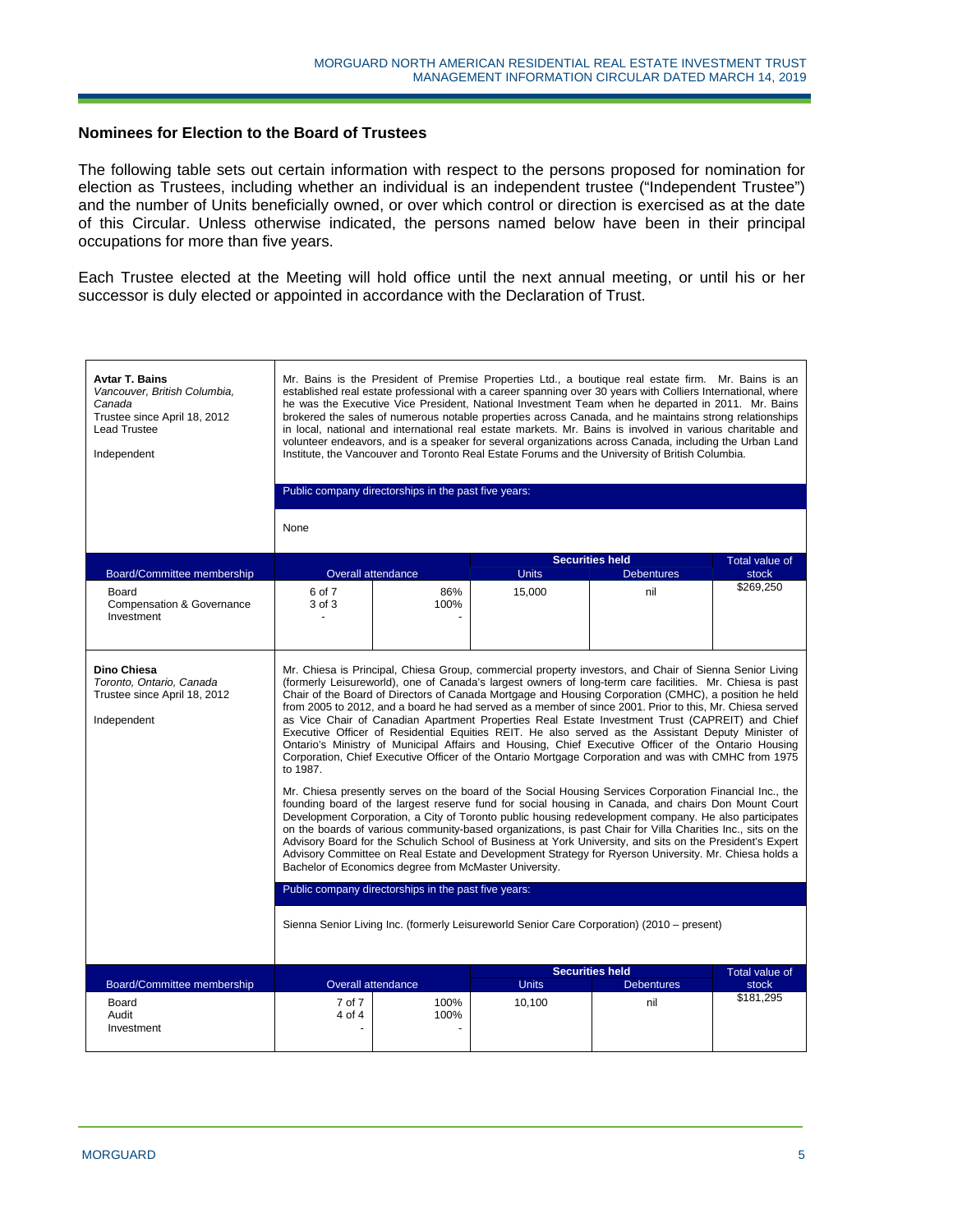| Mel Leiderman<br>Toronto, Ontario, Canada<br>Trustee since April 18, 2012<br>Independent             | Mel Leiderman, FCPA, FCA, ICD.D, is a senior consultant of Lipton LLP, Chartered Professional<br>Accountants. He has over 30 years' experience specializing in providing advisory services, financing, tax,<br>estate and strategic planning. Mr. Leiderman consults to a broad range of clients in the real estate sector,<br>including commercial, industrial and residential property owners, property and subdivision developers,<br>residential and commercial construction companies and property management companies. Mr. Leiderman<br>has completed the Directors Education Program (ICD.D) and is a member of the Society of Trust and<br>Estate Practitioners. He serves on the board of directors and audit committee of Agnico Eagle Mines<br>Limited, a company listed on the TSX and New York Stock Exchange. Mr. Leiderman is a former member<br>of the North York General Hospital Foundation Professional Advisory Committee, a member of the<br>Discipline Committee of the Ontario Institute of Chartered Accountants from 2002 to 2011, a member of<br>the Accounting Standards Board (CICA) Private Enterprise Advisory Committee from 2010 to 2013, and a<br>member of the Professional Conduct Committee of the Chartered Professional Accountants of Ontario<br>from 2011 to 2016.<br>Mr. Leiderman was a director of Colossus Minerals Inc. from August 2011 to November 2013; in January<br>2014 Colossus Minerals Inc. filed a notice of intention to make a proposal under the Bankruptcy and<br>Insolvency Act (Canada) and was de-listed from the TSX. On April 30, 2014 Colossus Minerals Inc.<br>completed its court approved proposal and plan of reorganization. |              |                         |                                                                                                                                                                                                                                                                                                                                                                                                                                                                                                                         |                         |  |  |
|------------------------------------------------------------------------------------------------------|-----------------------------------------------------------------------------------------------------------------------------------------------------------------------------------------------------------------------------------------------------------------------------------------------------------------------------------------------------------------------------------------------------------------------------------------------------------------------------------------------------------------------------------------------------------------------------------------------------------------------------------------------------------------------------------------------------------------------------------------------------------------------------------------------------------------------------------------------------------------------------------------------------------------------------------------------------------------------------------------------------------------------------------------------------------------------------------------------------------------------------------------------------------------------------------------------------------------------------------------------------------------------------------------------------------------------------------------------------------------------------------------------------------------------------------------------------------------------------------------------------------------------------------------------------------------------------------------------------------------------------------------------------------------------------------------------------|--------------|-------------------------|-------------------------------------------------------------------------------------------------------------------------------------------------------------------------------------------------------------------------------------------------------------------------------------------------------------------------------------------------------------------------------------------------------------------------------------------------------------------------------------------------------------------------|-------------------------|--|--|
|                                                                                                      | Public company directorships in the past five years:                                                                                                                                                                                                                                                                                                                                                                                                                                                                                                                                                                                                                                                                                                                                                                                                                                                                                                                                                                                                                                                                                                                                                                                                                                                                                                                                                                                                                                                                                                                                                                                                                                                |              |                         |                                                                                                                                                                                                                                                                                                                                                                                                                                                                                                                         |                         |  |  |
|                                                                                                      | Agnico Eagle Mines Limited (2003 - present)<br>Rona Inc. (2016 - 2016)                                                                                                                                                                                                                                                                                                                                                                                                                                                                                                                                                                                                                                                                                                                                                                                                                                                                                                                                                                                                                                                                                                                                                                                                                                                                                                                                                                                                                                                                                                                                                                                                                              |              |                         |                                                                                                                                                                                                                                                                                                                                                                                                                                                                                                                         |                         |  |  |
| Board/Committee membership                                                                           | Overall attendance                                                                                                                                                                                                                                                                                                                                                                                                                                                                                                                                                                                                                                                                                                                                                                                                                                                                                                                                                                                                                                                                                                                                                                                                                                                                                                                                                                                                                                                                                                                                                                                                                                                                                  |              | <b>Units</b>            | <b>Securities held</b><br><b>Debentures</b>                                                                                                                                                                                                                                                                                                                                                                                                                                                                             | Total value of<br>stock |  |  |
| Board<br>Audit                                                                                       | 7 of 7<br>4 of 4                                                                                                                                                                                                                                                                                                                                                                                                                                                                                                                                                                                                                                                                                                                                                                                                                                                                                                                                                                                                                                                                                                                                                                                                                                                                                                                                                                                                                                                                                                                                                                                                                                                                                    | 100%<br>100% | 15,000                  | nil                                                                                                                                                                                                                                                                                                                                                                                                                                                                                                                     | \$269,250               |  |  |
| <b>Frank Munsters</b><br>Toronto, Ontario, Canada<br>Trustee since March 1, 2012                     | Mr. Munsters is a corporate director and senior executive with over forty years' experience in the finance<br>and real estate industries. Mr. Munsters spent much of his career with the Royal Bank of Canada, where<br>he rose to the position of Vice President, Corporate Banking/National Accounts. Mr. Munsters joined<br>Morguard in 1994 and served as Vice President, Credit and Banking from April 1, 1996 until his retirement<br>on July 2, 2010.                                                                                                                                                                                                                                                                                                                                                                                                                                                                                                                                                                                                                                                                                                                                                                                                                                                                                                                                                                                                                                                                                                                                                                                                                                        |              |                         |                                                                                                                                                                                                                                                                                                                                                                                                                                                                                                                         |                         |  |  |
| Independent                                                                                          | Public company directorships in the past five years:                                                                                                                                                                                                                                                                                                                                                                                                                                                                                                                                                                                                                                                                                                                                                                                                                                                                                                                                                                                                                                                                                                                                                                                                                                                                                                                                                                                                                                                                                                                                                                                                                                                |              |                         |                                                                                                                                                                                                                                                                                                                                                                                                                                                                                                                         |                         |  |  |
|                                                                                                      | None                                                                                                                                                                                                                                                                                                                                                                                                                                                                                                                                                                                                                                                                                                                                                                                                                                                                                                                                                                                                                                                                                                                                                                                                                                                                                                                                                                                                                                                                                                                                                                                                                                                                                                |              |                         |                                                                                                                                                                                                                                                                                                                                                                                                                                                                                                                         |                         |  |  |
|                                                                                                      |                                                                                                                                                                                                                                                                                                                                                                                                                                                                                                                                                                                                                                                                                                                                                                                                                                                                                                                                                                                                                                                                                                                                                                                                                                                                                                                                                                                                                                                                                                                                                                                                                                                                                                     |              |                         | <b>Securities held</b>                                                                                                                                                                                                                                                                                                                                                                                                                                                                                                  | Total value of          |  |  |
| Board/Committee membership                                                                           | Overall attendance                                                                                                                                                                                                                                                                                                                                                                                                                                                                                                                                                                                                                                                                                                                                                                                                                                                                                                                                                                                                                                                                                                                                                                                                                                                                                                                                                                                                                                                                                                                                                                                                                                                                                  |              | <b>Units</b>            | <b>Debentures</b>                                                                                                                                                                                                                                                                                                                                                                                                                                                                                                       | stock                   |  |  |
| Board<br><b>Compensation &amp; Governance</b>                                                        | 7 of 7<br>3 of 3                                                                                                                                                                                                                                                                                                                                                                                                                                                                                                                                                                                                                                                                                                                                                                                                                                                                                                                                                                                                                                                                                                                                                                                                                                                                                                                                                                                                                                                                                                                                                                                                                                                                                    | 100%<br>100% | 10,000                  | nil                                                                                                                                                                                                                                                                                                                                                                                                                                                                                                                     | \$179,500               |  |  |
| <b>Bruce K. Robertson</b><br>Toronto, Ontario, Canada<br>Director since March 1, 2012<br>Independent |                                                                                                                                                                                                                                                                                                                                                                                                                                                                                                                                                                                                                                                                                                                                                                                                                                                                                                                                                                                                                                                                                                                                                                                                                                                                                                                                                                                                                                                                                                                                                                                                                                                                                                     |              |                         | Mr. Robertson, has served as Vice President, Investments of The Woodbridge Company Limited since<br>September 2013. Mr. Robertson previously served as a principal of Grandview Capital, a Canadian<br>merchant bank and prior thereto, as Senior Managing Partner of Brookfield Asset Management Inc., a<br>specialty asset management company listed on the New York Stock Exchange and the TSX. Mr.<br>Robertson received his Bachelor of Commerce (Honours) degree from Queens's University in 1988.                |                         |  |  |
|                                                                                                      | directors.                                                                                                                                                                                                                                                                                                                                                                                                                                                                                                                                                                                                                                                                                                                                                                                                                                                                                                                                                                                                                                                                                                                                                                                                                                                                                                                                                                                                                                                                                                                                                                                                                                                                                          |              |                         | Mr. Robertson has served on the boards of directors of both private and publicly-listed companies. In<br>January 2012, consistent with the business of Grandview Capital, Mr. Robertson was appointed to the<br>board of Yellow Media Inc. and was also appointed Chairman of the Financing Committee. In December<br>2012, Yellow Media successfully completed a Plan of Arrangement pursuant to the Canada Business<br>Corporations Act. Upon completion of the arrangement, Mr. Robertson resigned from the board of |                         |  |  |
|                                                                                                      | Public company directorships in the past five years:                                                                                                                                                                                                                                                                                                                                                                                                                                                                                                                                                                                                                                                                                                                                                                                                                                                                                                                                                                                                                                                                                                                                                                                                                                                                                                                                                                                                                                                                                                                                                                                                                                                |              |                         |                                                                                                                                                                                                                                                                                                                                                                                                                                                                                                                         |                         |  |  |
|                                                                                                      | Morguard Corporation (2010 – present)<br>Acadian Timber Corp. (2018 - present)                                                                                                                                                                                                                                                                                                                                                                                                                                                                                                                                                                                                                                                                                                                                                                                                                                                                                                                                                                                                                                                                                                                                                                                                                                                                                                                                                                                                                                                                                                                                                                                                                      |              |                         |                                                                                                                                                                                                                                                                                                                                                                                                                                                                                                                         |                         |  |  |
|                                                                                                      |                                                                                                                                                                                                                                                                                                                                                                                                                                                                                                                                                                                                                                                                                                                                                                                                                                                                                                                                                                                                                                                                                                                                                                                                                                                                                                                                                                                                                                                                                                                                                                                                                                                                                                     |              |                         | <b>Securities held</b>                                                                                                                                                                                                                                                                                                                                                                                                                                                                                                  | Total value of          |  |  |
| Board/Committee membership<br>Board                                                                  | Overall attendance<br>7 of 7                                                                                                                                                                                                                                                                                                                                                                                                                                                                                                                                                                                                                                                                                                                                                                                                                                                                                                                                                                                                                                                                                                                                                                                                                                                                                                                                                                                                                                                                                                                                                                                                                                                                        | 100%         | <b>Units</b><br>386,507 | <b>Debentures</b><br>nil                                                                                                                                                                                                                                                                                                                                                                                                                                                                                                | stock<br>\$6,937,800    |  |  |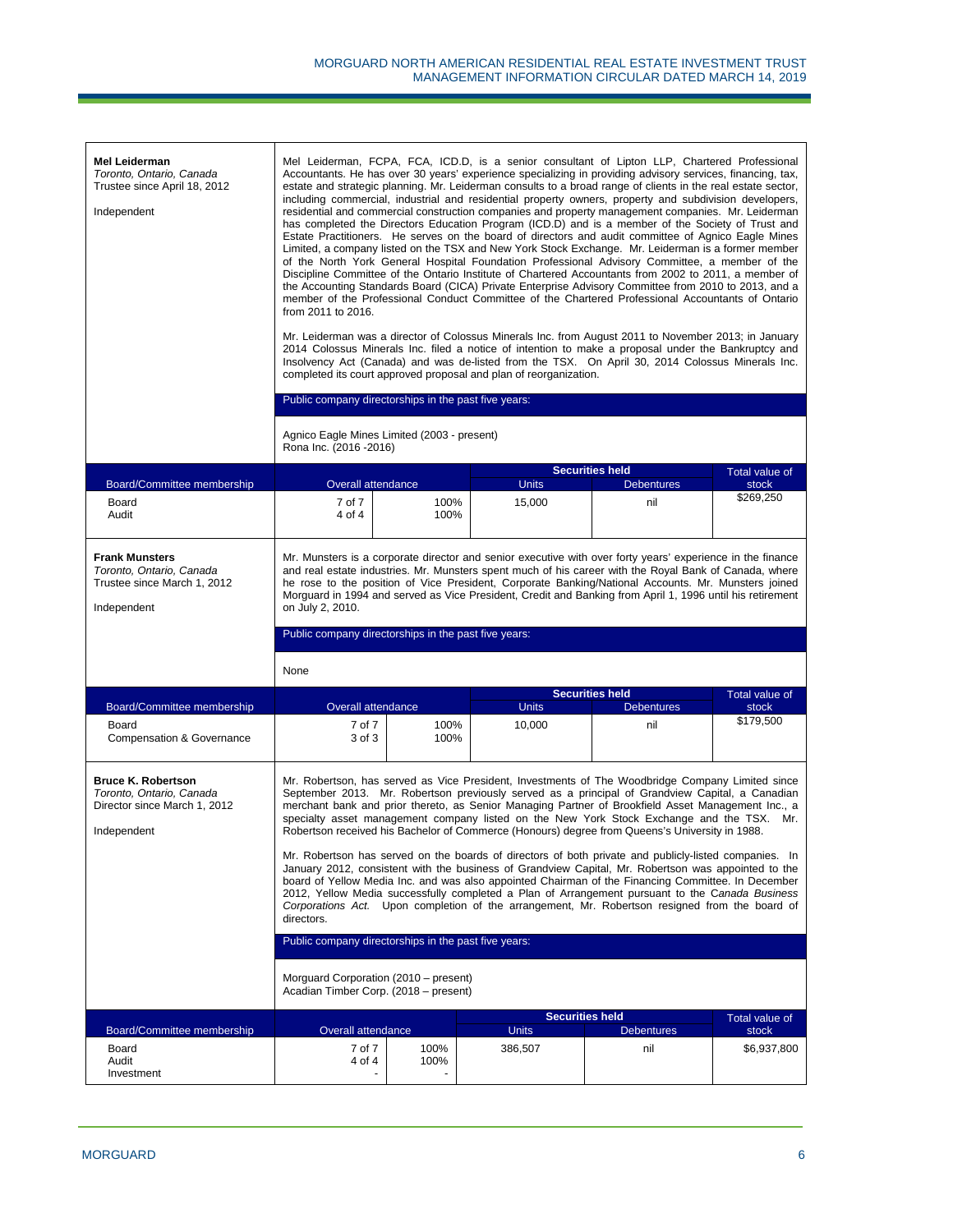| K. Rai Sahi<br>Mississauga, Ontario, Canada<br>Trustee since March 1, 2012<br>Chairman<br>Non-independent due to<br>ownership/control of 6.691.000<br>Common Shares (approximately<br>59.2%) of Morguard Corporation (1)<br>and a member of management | Mr. Sahi, FCPA, FCGA, is Chairman and Chief Executive Officer of Morguard Corporation, a major<br>Canadian public real estate and property management company.<br>Mr. Sahi has many years experience in public and private corporations including extensive experience<br>dealing with financial reporting, standards, and policy.<br>Public company directorships in the past five years:<br>Morguard Corporation (1990 - present)<br>Morguard Real Estate Investment Trust (1998 - present)<br>TWC Enterprises Limited (1997 - present)<br>Temple Hotels Inc. (2015 - present)                                                                                                                                           |                                                      |                                        |                   |                         |  |
|--------------------------------------------------------------------------------------------------------------------------------------------------------------------------------------------------------------------------------------------------------|----------------------------------------------------------------------------------------------------------------------------------------------------------------------------------------------------------------------------------------------------------------------------------------------------------------------------------------------------------------------------------------------------------------------------------------------------------------------------------------------------------------------------------------------------------------------------------------------------------------------------------------------------------------------------------------------------------------------------|------------------------------------------------------|----------------------------------------|-------------------|-------------------------|--|
| Board/Committee membership                                                                                                                                                                                                                             | Overall attendance                                                                                                                                                                                                                                                                                                                                                                                                                                                                                                                                                                                                                                                                                                         |                                                      | <b>Securities held</b><br><b>Units</b> | <b>Debentures</b> | Total value of<br>stock |  |
| Board<br>Investment                                                                                                                                                                                                                                    | 7 of 7                                                                                                                                                                                                                                                                                                                                                                                                                                                                                                                                                                                                                                                                                                                     | 100%                                                 | 931,077                                | nil               | \$16,712,832            |  |
| William O. Wallace<br>Burlington, Ontario, Canada<br>Trustee since April 18, 2012<br>Independent                                                                                                                                                       | Mr. Wallace, President, Wallace Automotive Inc., has been an entrepreneur and business owner for more<br>than 20 years, currently owning four automotive dealerships in the Greater Toronto Area. Mr. Wallace has<br>acted as a director and as President of the General Motors Dealer Association of Toronto, he was the<br>Chairman of the General Motors Dealer Communications Team (National Council) and recently completed<br>his term as the Canadian representative on the United States Chevrolet Car and Truck Advisory Council.<br>Mr. Wallace received his Bachelor of Economics degree from Wilfrid Laurier University and his bachelor of<br>Commerce (Honours) degree from Northwood University (Michigan). |                                                      |                                        |                   |                         |  |
|                                                                                                                                                                                                                                                        |                                                                                                                                                                                                                                                                                                                                                                                                                                                                                                                                                                                                                                                                                                                            | Public company directorships in the past five years: |                                        |                   |                         |  |
|                                                                                                                                                                                                                                                        | None                                                                                                                                                                                                                                                                                                                                                                                                                                                                                                                                                                                                                                                                                                                       |                                                      |                                        |                   |                         |  |
|                                                                                                                                                                                                                                                        | Overall attendance                                                                                                                                                                                                                                                                                                                                                                                                                                                                                                                                                                                                                                                                                                         |                                                      | <b>Securities held</b><br><b>Units</b> | <b>Debentures</b> | Total value of          |  |
| Board/Committee membership<br>Board<br><b>Compensation &amp; Governance</b>                                                                                                                                                                            | 7 of 7<br>3 of 3                                                                                                                                                                                                                                                                                                                                                                                                                                                                                                                                                                                                                                                                                                           | 100%<br>100%                                         | 10,000                                 | nil               | stock<br>\$179,500      |  |

Notes:

(1) Morguard Corporation and its affiliates beneficially own 17,223,090 in Class B LP Units and 6,675,166 Units (approximately 46.90% effective interest) of the REIT**.**

# **EXECUTIVE COMPENSATION**

The executive officers of the REIT are employed by Morguard Corporation ("Morguard") and the REIT does not directly or indirectly pay any compensation to them. Any variability in compensation paid by Morguard to the executive officers of the REIT has no impact on the REIT's financial obligations, including its obligations under the Limited Partnership Agreement, the U.S. Management Agreements or the Services Agreement. See "Arrangements with Morguard" in the REIT's Annual Information Form dated February 12, 2019, which may be accessed electronically under the REIT's profile on SEDAR at www.sedar.com or on the REIT's website at www.morguard.com.

The total compensation received by the executive officers of the REIT is determined by Morguard in accordance with its executive compensation philosophy. For a detailed discussion of the objectives and elements of Morguard's compensation program, see the most recent Management Information Circular of Morguard (the "Morguard Circular"), which may be accessed electronically under Morguard's profile on SEDAR at www.sedar.com. As Messrs. Sahi, Newman and Wright qualify as a "Named Executive Officer" ("NEO"), under applicable Canadian securities law, compensation information for these executive officers is provided in this section. Ms. Flynn, Mr. Miatello, Mr. Talano, Ms. Sahi, Mr. Athey and Mr. Rateja did not qualify as NEOs of the REIT in 2018; however, their compensation is expected to be consistent with the objectives and elements of Morguard's compensation program as discussed in the Morguard Circular. All references to stock appreciation rights, common shares and pensions in this section are in respect of Morguard.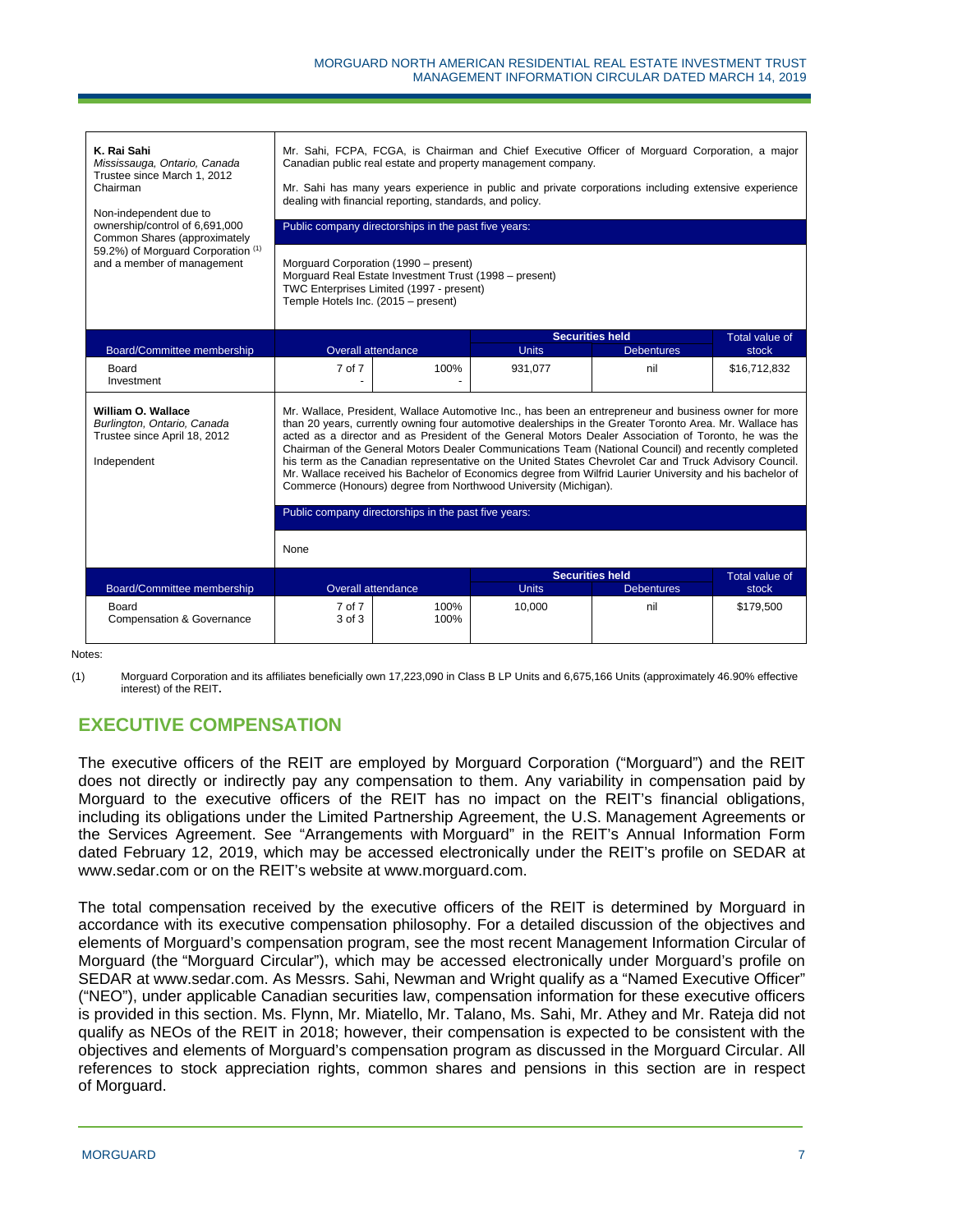For greater certainty, information contained on Morguard's profile on SEDAR at www.sedar.com, including the Morguard Circular, is not incorporated by reference into this Circular.

During the most recently completed financial year, the NEOs and Trustees were not permitted to purchase financial instruments designed to hedge or offset a decrease in market value of the Units, or securities convertible into Units, granted as compensation or held, directly or indirectly, by the particular NEO or Trustee.

It is the mandate of the Board to monitor and evaluate the Chief Executive Officer and senior executives and to ensure management succession planning. Annually, the Board reviews the management and meets with Morguard to review diversity, talent management and succession planning. While the REIT has not adopted a target regarding the representation of women in executive officer positions, the REIT encourages Morguard to ensure diversity is embedded in talent management practices focused on the development and advancement of women and visible minorities, and other aspects of diversity, and the board has adopted a written policy regarding diversity of executive officers. In terms of gender diversity, currently 22 percent of executive officers at the REIT are women (2 of 9).

#### **Summary Compensation Table**

The following discussion is intended to supplement the information concerning executive compensation that appears in the table that follows. The executive officers of the REIT are employed by Morguard and the REIT does not determine the amounts payable to the executive officers or, directly or indirectly, pay any compensation to them. The disclosure below is provided to comply with applicable Canadian securities laws.

The REIT's only NEOs during the year ended December 31, 2018 are K. Rai Sahi (Chief Executive Officer), Robert Wright (Chief Financial Officer until November 18, 2018), and Christopher A. Newman (Chief Financial Officer beginning November 19, 2018). The following table sets out information concerning the fiscal 2018 compensation that was earned by, paid to, or awarded to the NEOs of the REIT, based on the amount of time that was attributable to the services that the NEOs provided to the REIT.

|                                                 |      | <b>Annual</b><br><b>Compensation</b> |                     |                                       | <b>Long-term Compensation</b><br><b>Awards</b> |                                      |                                        |                                                         |                                                     |
|-------------------------------------------------|------|--------------------------------------|---------------------|---------------------------------------|------------------------------------------------|--------------------------------------|----------------------------------------|---------------------------------------------------------|-----------------------------------------------------|
| Name and<br><b>Principal</b><br><b>Position</b> | Year | <b>Salary</b><br>(S)                 | <b>Bonus</b><br>(S) | <b>SARs</b><br><b>Granted</b><br>(# ) | <b>SARs</b><br><b>Granted</b><br>$($ \$)       | <b>LTIP</b><br><b>Pavout</b><br>(\$) | <b>Pension</b><br><b>Value</b><br>(\$) | <b>All Other</b><br>Compensation <sup>(1)</sup><br>(\$) | <b>Total</b><br>Compensation <sup>(2)</sup><br>(\$) |
| K. RAI SAHI <sup>(3)</sup>                      | 2018 | 226.135                              | 321.112             | nil                                   | nil                                            | nil                                  | 14.747                                 | 22.418                                                  | 584.412                                             |
|                                                 | 2017 | 221,701                              | 292,467             | nil                                   | nil                                            | nil                                  | 7,684                                  | 22,357                                                  | 544.209                                             |
|                                                 | 2016 | 217,354                              | 299.949             | nil                                   | nil                                            | nil                                  | 8,242                                  | 21,800                                                  | 547,345                                             |
| CHRISTOPHER A.                                  | 2018 | 8.320                                | 3,323               | 10,000                                | nil                                            | nil                                  | 149                                    | 4.804                                                   | 16.596                                              |
| $N$ EWMAN <sup>(2) (3)</sup>                    | 2017 |                                      | ۰                   |                                       |                                                |                                      | $\overline{\phantom{0}}$               |                                                         |                                                     |
|                                                 | 2016 | $\overline{\phantom{a}}$             | ٠                   |                                       | ۰                                              |                                      | $\overline{\phantom{a}}$               |                                                         |                                                     |
| ROBERT WRIGHT <sup>(3)</sup>                    | 2018 | nil                                  | nil                 | nil                                   | nil                                            | nil                                  | nil                                    | 100.000                                                 | 100,000                                             |
|                                                 | 2017 | nil                                  | nil                 | nil                                   | nil                                            | nil                                  | nil                                    | 100.000                                                 | 100.000                                             |
|                                                 | 2016 | nil                                  | nil                 | nil                                   | nil                                            | nil                                  | nil                                    | 100.000                                                 | 100.000                                             |

Notes:

(1) None of the NEOs are entitled to perquisites or other personal benefits which, in the aggregate, are expected to be worth over \$50,000 or over 10% of their base salary.

<sup>(2)</sup> All compensation for Messrs. Sahi, Newman and Wright was paid by Morguard, and there is no reimbursement by the REIT for such compensation. Messrs. Sahi, Newman and Wright acted in a variety of capacities for Morguard, the REIT and their respective affiliates, and accordingly, the total compensation that Messrs. Sahi, Newman and Wright received from Morguard is not disclosed in this table, since total compensation is not solely attributable to the services that such individuals provided to the REIT. The allocation of the total compensation disclosed in this table was determined by Morguard solely for the purposes of this table, based on the time that was spent by Messrs. Sahi (approximately 20%), Newman (approximately 40%) (beginning November 19, 2018 to December 31, 2018) and Wright (approximately 40%) regarding REIT-related services. The portion of total compensation attributable to the REIT in respect of other executive officers, namely Ms. Flynn, Mr. Miatello, Mr. Athey, Mr. Rateja, Ms. Sahi and Mr. Talano does not meet the definition of Named Executive Officer under applicable Canadian securities law.

<sup>(3)</sup> The Named Executive Officers did not have a target incentive award for 2018 and any incentive awards were awarded by, and at the sole discretion, of Morguard.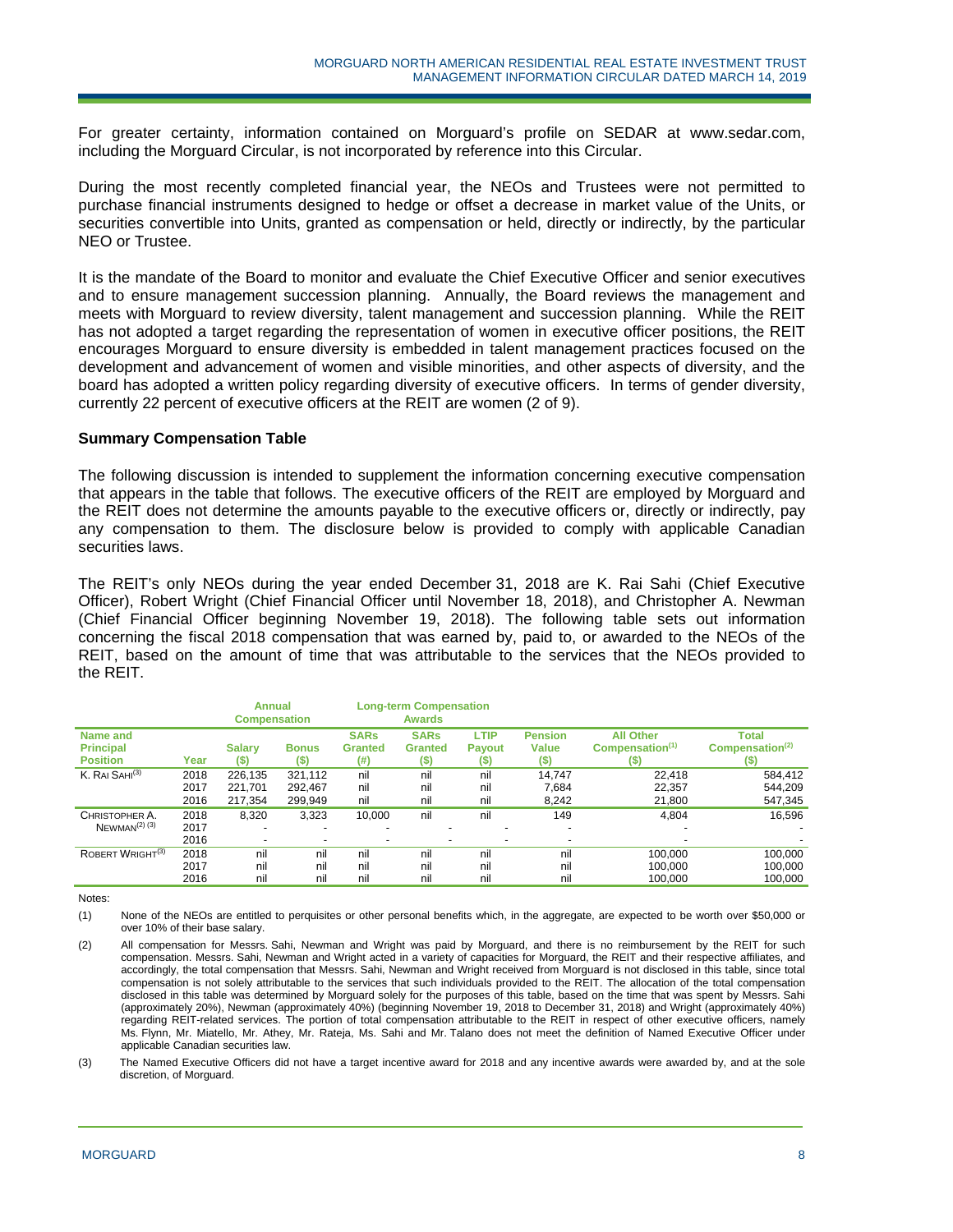### **Incentive Plan Awards**

### **Outstanding Option Based Awards**

The following table sets forth all option-based awards outstanding for each Named Executive Officer as of December 31, 2018.

| <b>Name</b>               | Number of<br>securities<br>underlying<br>unexercised options<br>$-(SARS)^{(1)}$ | <b>Option exercise</b><br>price | <b>Option</b><br>expiration date | Value of unexercised<br>options - SARs |
|---------------------------|---------------------------------------------------------------------------------|---------------------------------|----------------------------------|----------------------------------------|
| K. Rai Sahi               |                                                                                 |                                 |                                  |                                        |
| Christopher A. Newman (1) | 10.000                                                                          | 184.00                          |                                  | nil                                    |
|                           |                                                                                 |                                 |                                  |                                        |

Notes:

(1) SARs based on common shares of Morguard Corporation (TSX: MRC). SARs granted to Mr. Newman are compensation for Morguard Corporation-related services and are included here for complete disclosure purposes only. All compensation related to SARs grants will be paid by Morguard Corporation and there is no reimbursement by the Trust for such compensation.

#### **Incentive Plan awards – Value Vested or Earned During the Year**

The following table shows the value of option-based awards that vested during the fiscal year ended December 31, 2018, as well as the non-equity incentive plan compensation earned during the year for each Named Executive Officer.

| <b>Name</b>           | Option-based awards - value vested during<br>the year<br>$SARS^{(1)}$<br>(S) | Non-equity incentive plan compensation<br>- value earned during the year<br>$($ \$) <sup>(2)</sup> |
|-----------------------|------------------------------------------------------------------------------|----------------------------------------------------------------------------------------------------|
| K. Rai Sahi           | ۰.                                                                           | 1.605.560                                                                                          |
| Christopher A. Newman |                                                                              | 72.000                                                                                             |

Note:

(1) SARs granted to Mr. Newman are compensation for Morguard Corporation-related services and are included here for complete disclosure purposes only. All compensation related to SARs grants will be paid by Morguard Corporation and there is no reimbursement by the Trust for such compensation.

(2) Amounts reflect total 2018 non-equity incentive plan compensation. All compensation for Messrs. Sahi and Newman was paid by Morguard, and there is no reimbursement by the REIT for such compensation.

#### *Stock Appreciation Rights*

Pursuant to Morguard's executive compensation plan, a stock appreciation right grants a participant the right to receive, from Morguard, a cash payment per right in an amount equal to the excess, if any, of: (i) the fair market value, as of the date redeemed, of the common shares of Morguard less (ii) the fair market value of the common shares of Morguard underlying the rights on the date of the grant and any amount required to be withheld by applicable law. Fair market value is defined as the closing price of the common shares of Morguard on the Toronto Stock Exchange ("TSX") for the trading day immediately preceding the applicable date.

Morguard's Human Resources, Compensation and Pension Committee (the "Morguard HR Committee") may determine when any stock appreciation right will become vested. However, in the absence of any other determination, vesting occurs: (i) as to one-tenth, on the first anniversary of the date of grant; and (ii) as to an additional one-tenth, on each of the second through tenth anniversaries of the date of grant. The Morguard HR Committee granted 10,000 stock appreciation rights to Mr. Newman in 2018 in connection with his services to the REIT and Morguard. No stock appreciation rights were granted in 2017 in connection with services to the REIT.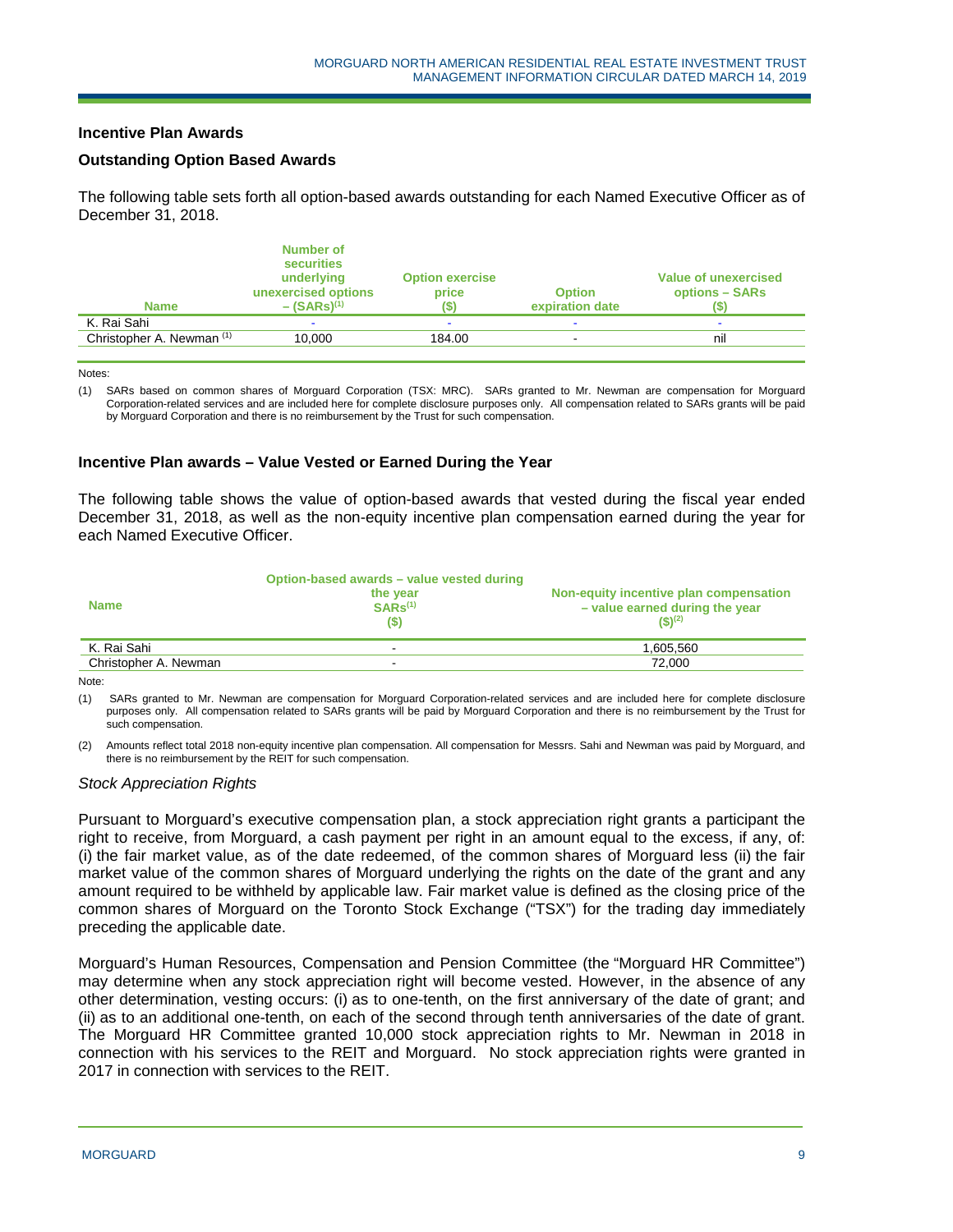The costs of SARs awarded to employees of Morguard (and its wholly-owned subsidiaries) who also serve as NEOs of the Trust will be borne by Morguard and the Board of Trustees are not required to approve such awards.

### *Pension Plan Benefits*

Pursuant to Morguard's executive compensation plan, Mr. Newman is accruing benefits under the Morguard Corporation Employees' Retirement Plan ("MC Plan") defined contribution provisions. The defined contribution provision of the MC Plan provides a retirement benefit of an annual pension in the form of payment elected by the Member, in the amount which can be purchased from an Insurer by the company on the Member's behalf with the Account Balance, at the election of the member, at the time of his/her retirement. The normal retirement age is 65. Morguard shall contribute to the Company Contributions Account of Mr. Newman an amount equal to 5% of his Defined Contribution Earnings, up to the DC maximum contribution limit for the year. The 2018 contribution limit for a registered DC plan was \$26,500.

Defined Contribution Members are not required to contribute. Defined Contribution Member may elect to contribute a percentage of his Defined Contribution Earnings to his Voluntary Contributions Account. A member who retires may elect to receive his Member Voluntary Contributions Account Balance as a cash lump sum payment less any applicable withholding tax. The aggregate of company contributions and members voluntary contributions are subject to limits prescribed in the Income Tax Act.

| At December 31, 2018 Mr. Newman had the following accumulated benefits: |
|-------------------------------------------------------------------------|
|-------------------------------------------------------------------------|

|                                      |                                                          |                                            | Non-                               |                                                        |
|--------------------------------------|----------------------------------------------------------|--------------------------------------------|------------------------------------|--------------------------------------------------------|
| <b>Name</b><br>(a)                   | <b>Accumulated value</b><br>at start of year<br>(\$) (b) | <b>Compensatory</b><br>change<br>(\$) (c ) | compensatory<br>change<br>(\$) (d) | <b>Accumulated value at</b><br>year end<br>$($ \$) (e) |
| Christopher A. Newman <sup>(1)</sup> | 29,384                                                   | 3.229                                      | 11.281                             | 43,893                                                 |

Note:

(1) Amounts reflect total benefits.

### **Compensation Discussion and Analysis**

The compensation of Morguard, Morguard GP and the U.S. Manager will be calculated in accordance with the Services Agreement, the Limited Partnership Agreement and the U.S. Management Agreements, respectively, and is not subject to the general discretion of the Board. Accordingly, compensation received from Morguard by persons provided by Morguard as officers of the REIT is not within or subject to the discretion of the Board.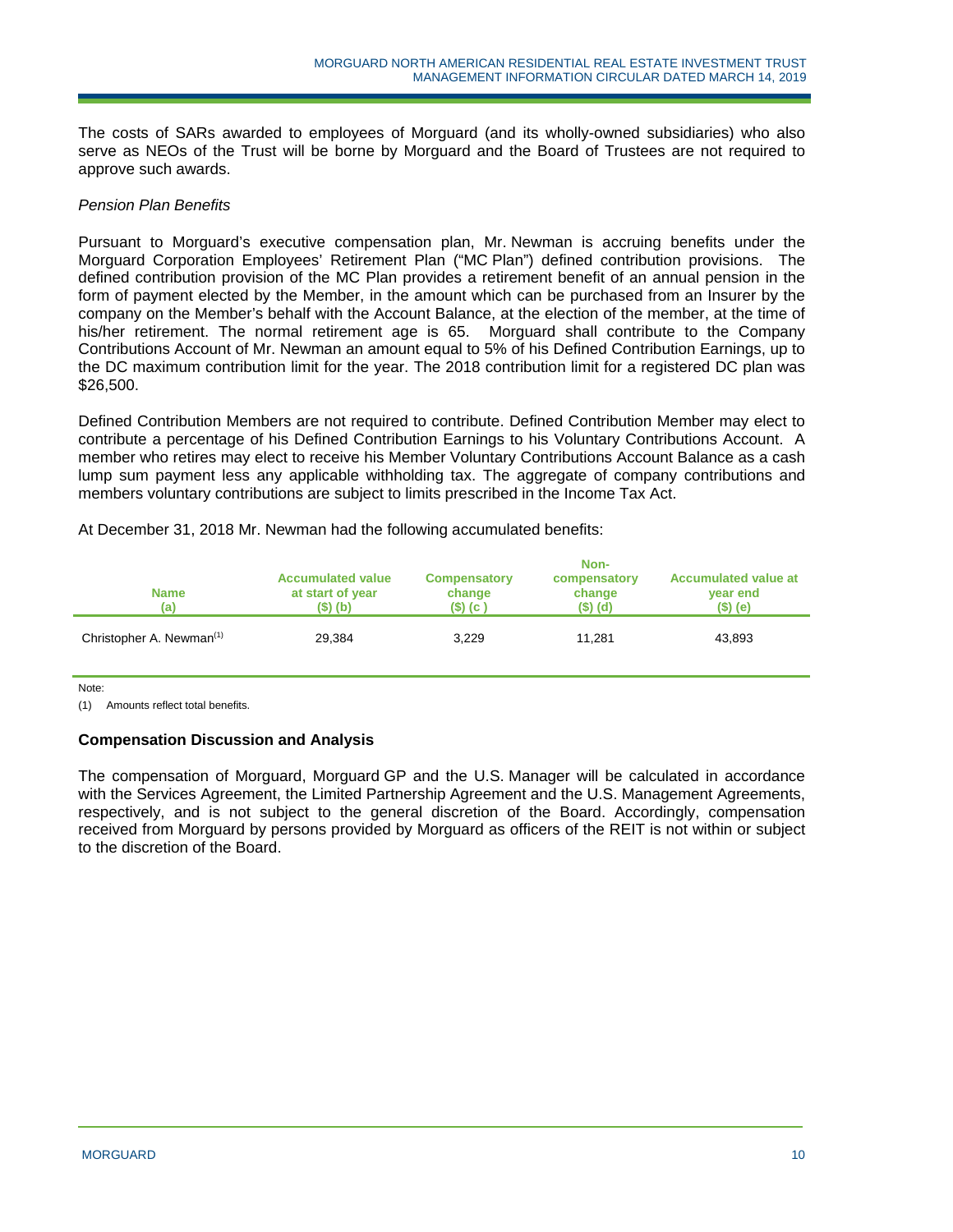## **Performance Graph**

The following graph shows a comparison over the period beginning with the initial public offering and ending December 31, 2018, of the value of \$100 originally invested in the Units with the cumulative returns of the TSX/S&P Composite Index, the TSX/S&P Real Estate Index and the TSX/S&P Capped REIT Index:



|                                       | 12/13  | 12/14  | 12/15  | 12/16  | 12/17  | 12/18  |
|---------------------------------------|--------|--------|--------|--------|--------|--------|
|                                       |        |        |        |        |        |        |
| <b>Morguard North American</b>        |        |        |        |        |        |        |
| <b>Residential REIT</b>               | 100.00 | 112.97 | 127.47 | 170.84 | 196.71 | 234.40 |
| <b>S&amp;P/TSX Composite</b>          | 100.00 | 110.55 | 101.32 | 122.71 | 133.85 | 121.96 |
| <b>S&amp;P/TSX Capped Real Estate</b> | 100.00 | 119.73 | 126.26 | 139.84 | 155.52 | 158.65 |

### **REMUNERATION OF TRUSTEES**

A person who is employed by and receives a salary from the REIT or Morguard does not receive any remuneration from the REIT for serving as a Trustee. Trustees who are not employed by the REIT or Morguard receive remuneration from the REIT in the amount of \$30,000 per year as an annual retainer (increased from \$22,000 per year effective April 1, 2018). Also, each Trustee or committee member, other than a person employed by the REIT or Morguard, receives \$1,000 per meeting attended with an additional \$10,000 for the audit committee chair, and \$2,500 for each other committee chair. The Trustees are entitled to be reimbursed for their reasonable out-of-pocket expenses incurred in connection with the REIT.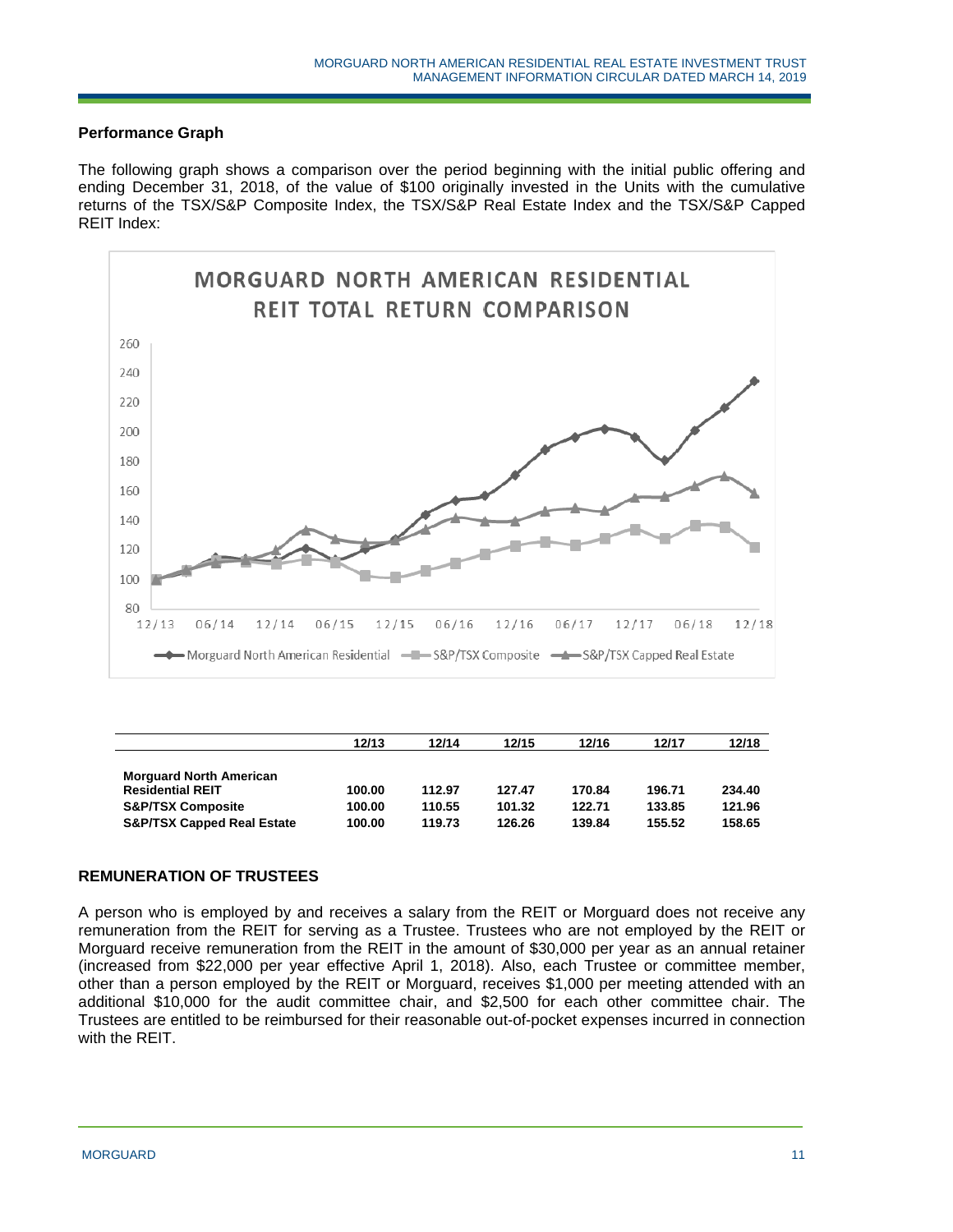The Compensation and Governance Committee (the "C&G Committee") reviews Trustee compensation annually and makes recommendations on remuneration to the Board of Trustees. In reviewing Trustee compensation, the C&G Committee considers the responsibilities and time commitment of the Trustees and benchmarks compensation at comparable real estate investment trusts in the Canadian real estate industry.

The REIT paid \$242,500 in 2018 in respect of Trustee fees during the year ended December 31, 2018 (compared to \$209,500 for 2017). The following table shows the amounts earned by individual nonmanagement trustees during the year ended December 31, 2018.

| <b>Trustees</b>        | <b>Board retainer</b><br>$(\$)$ | <b>Committee Chair</b><br>retainer (\$) | <b>Board attendance</b><br>fees $($)$ | <b>Committee</b><br>attendance fees (\$) | <b>All other</b><br>compensation (\$) | <b>Total</b><br>$($)$ |
|------------------------|---------------------------------|-----------------------------------------|---------------------------------------|------------------------------------------|---------------------------------------|-----------------------|
| Avtar T. Bains         | 28,000                          | $\overline{\phantom{0}}$                | 6,000                                 | 3.000                                    | $\overline{\phantom{0}}$              | 37,000                |
| Dino Chiesa            | 28,000                          | $\overline{\phantom{0}}$                | 7.000                                 | 4.000                                    | $\overline{\phantom{0}}$              | 39,000                |
| Mel Leiderman          | 28.000                          | 10.000                                  | 7.000                                 | 4.000                                    | $\overline{\phantom{0}}$              | 49,000                |
| <b>Frank Munsters</b>  | 28,000                          | 2.500                                   | 7.000                                 | 3.000                                    | $\overline{\phantom{0}}$              | 40.500                |
| Bruce K. Robertson (1) | 28,000                          | $\overline{\phantom{0}}$                | 7.000                                 | 4.000                                    | 59.250                                | 98,250                |
| William O. Wallace     | 28,000                          | -                                       | 7.000                                 | 3.000                                    | $\overline{\phantom{0}}$              | 38.000                |

Notes:

(1) Amounts under "All other compensation" reflect that Mr. Robertson was compensated for services as a director of Morguard Corporation.

### **TRUSTEES' AND OFFICERS' LIABILITY INSURANCE**

The REIT carries trustees' and officers' liability insurance. Under this insurance coverage, the REIT is reimbursed for insured claims where payments have been made under indemnity provisions on behalf of its Trustees and officers contained in the Declaration of Trust, subject to a deductible for each loss, which is paid by the REIT. Individual Trustees and officers of the REIT will also be reimbursed for insured claims arising during the performance of their duties for which they are not indemnified by the REIT. Excluded from insurance coverage are illegal acts, acts which result in personal profit and certain other acts. The Declaration of Trust provides for the indemnification in certain circumstances of Trustees and officers of the REIT from and against liability and costs in respect of any action or suit against them in respect of the execution of their duties of office. The REIT insurance policy covers claims made against the insured during the policy period with a limit of \$30,000,000 during the policy year and a limit of \$30,000,000 in respect of each claim. The premium paid by the REIT for this coverage for the year ended December 31, 2018, was \$79,570 (compared to \$79,570 for 2017).

# **INDEBTEDNESS OF TRUSTEES AND EXECUTIVE OFFICERS**

No Trustees, executive officers or proposed nominees for election as Trustees (or any associates thereof) are indebted to the REIT and the REIT has not guaranteed or otherwise agreed to provide assistance in the maintenance or servicing of any indebtedness of any Trustee, executive officer or proposed nominee for election as a Trustee (or any associates thereof). For discussion of indebtedness of certain Directors and Officers of Morguard, please see the Morguard Circular.

### **INTERESTS OF INFORMED PERSONS IN MATERIAL TRANSACTIONS**

Other than as disclosed in this Circular, there are no material interests, direct or indirect, of any Trustee or executive officer of the REIT, any Unitholder that beneficially owns, or controls or directs, (directly or indirectly) more than 10% of the Units or Special Voting Units of the REIT, or any associate or affiliate of any of the foregoing persons, in any transaction since January 1, 2018 that has materially affected, or is reasonably expected to materially affect, the REIT or any of its subsidiaries.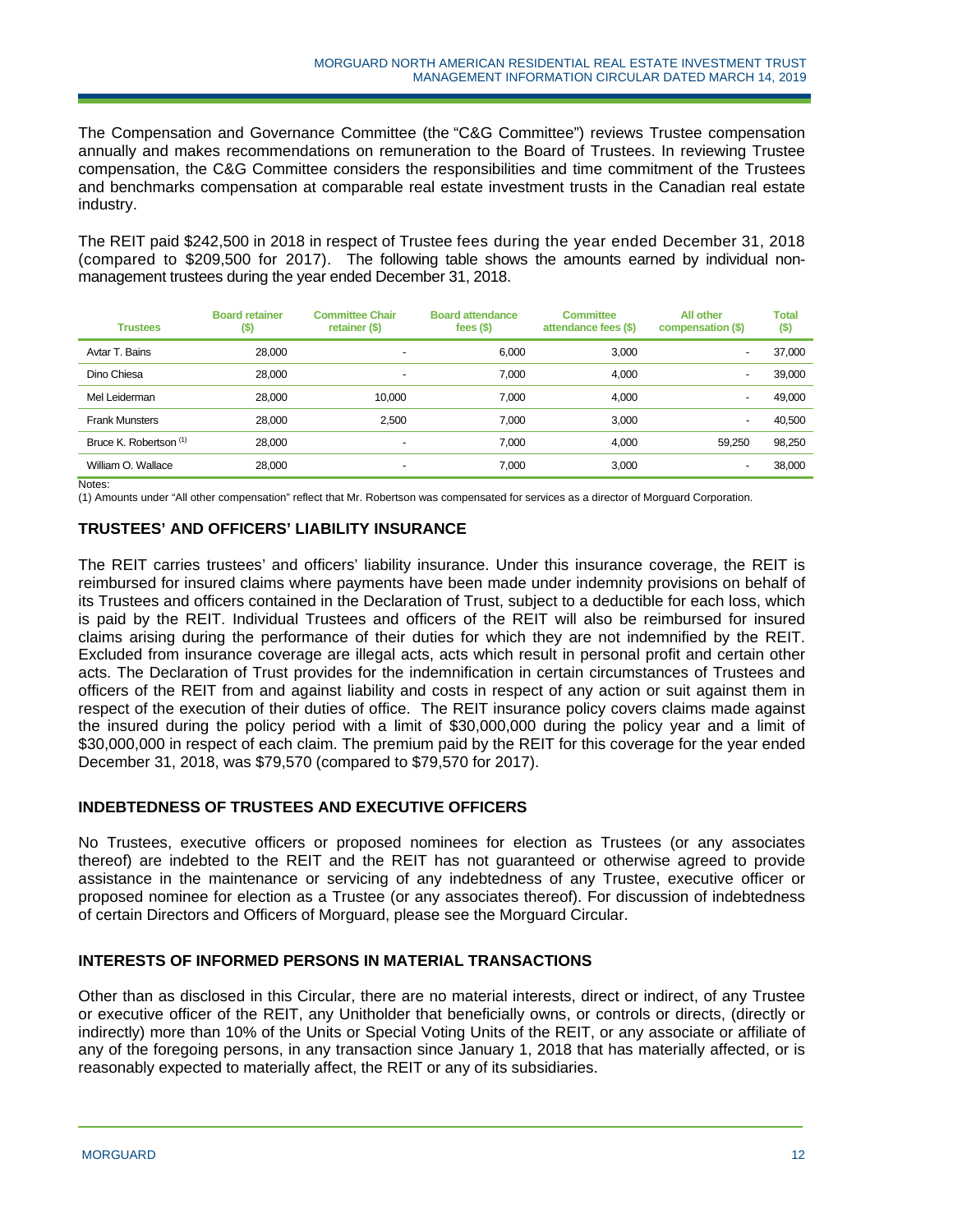K. Rai Sahi (Trustee, Chair of the Board and Chief Executive Officer of the REIT), Christopher A. Newman (Chief Financial Officer of the REIT), Beverley G. Flynn (Senior Vice President, General Counsel and Secretary of the REIT), Paul Miatello (Senior Vice President of the REIT), John Talano (Vice President, Operations of the REIT), Angela Sahi (Senior Vice President of the REIT), and Brian Athey (Vice President of the REIT) and certain others associated with the REIT are employees of Morguard and have ongoing relationships with Morguard. In addition, Robert Wright (Vice President of the REIT) and Sanjay Rateja (Vice President, Operations of the REIT) have consulting agreements with Morguard. The REIT indirectly acquired certain properties from Morguard and entered into certain agreements with Morguard. In addition, Morguard holds a significant effective interest in the REIT.

For a discussion of the arrangements with Morguard, please see the most recent Annual Information Form dated February 12, 2019, which may be accessed electronically under the REIT's profile on SEDAR at www.sedar.com.

# **STATEMENT OF CORPORATE GOVERNANCE PRACTICES**

### **Governance and Board of Trustees**

The Declaration of Trust provides that, subject to certain conditions, the Trustees have full, absolute and exclusive power, control and authority over the REIT's assets, affairs and operations, to the same extent as if the Trustees were the sole and absolute legal and beneficial owners of the REIT's assets. The governance practices, investment guidelines and operating policies of the REIT are overseen by a Board consisting of a minimum of three and a maximum of ten Trustees, a majority of whom are Independent Trustees and a majority of whom (and a majority of Independent Trustees) are Canadian residents. The REIT has seven Trustees.

The mandate of the Board, which is discharged directly or through one of the three committees of the Board, is one of stewardship and oversight of the REIT and its business, and includes responsibility for strategic planning, review of operations, disclosure and communication policies, oversight of financial and other internal controls, corporate governance, Trustee orientation and education, senior management review and oversight, and Trustee compensation and assessment. The Board's written mandate is attached to this Circular as Appendix A.

The standard of care and duties of the Trustees provided in the Declaration of Trust is similar to those imposed on directors of a corporation governed by the *Canada Business Corporations Act*. Accordingly, each Trustee is required to exercise the powers and discharge the duties of his or her office honestly, in good faith and in the best interests of the REIT and the Unitholders and, in connection therewith, to exercise the degree of care, diligence and skill that a reasonably prudent person would exercise in comparable circumstances. The Declaration of Trust provides that each Trustee is entitled to indemnification from the REIT in respect of the exercise of the Trustee's powers and the discharge of the Trustee's duties, provided that the Trustee acted honestly and in good faith with a view to the best interests of the REIT and the Unitholders or, in the case of a criminal or administrative action or proceeding that is enforced by a monetary penalty, where the Trustee had reasonable grounds for believing that his or her conduct was lawful.

Trustees are elected at each annual meeting of Unitholders to hold office for a term expiring at the close of the next annual meeting, or until a successor is appointed, and are eligible for re-election. Nominees are nominated by Morguard in connection with its nomination rights described below, or the C&G Committee, in each case for election by Unitholders as Trustees in accordance with the provisions of the Declaration of Trust and are included in the Meeting Materials sent to Unitholders prior to each annual meeting of Unitholders.

The Unitholders or the Trustees are entitled to change the number of Trustees comprising the Board. A quorum of the Trustees, being the majority of the Trustees then holding office (provided a majority of the Trustees comprising such quorum are residents of Canada), are permitted to fill a vacancy in the Board,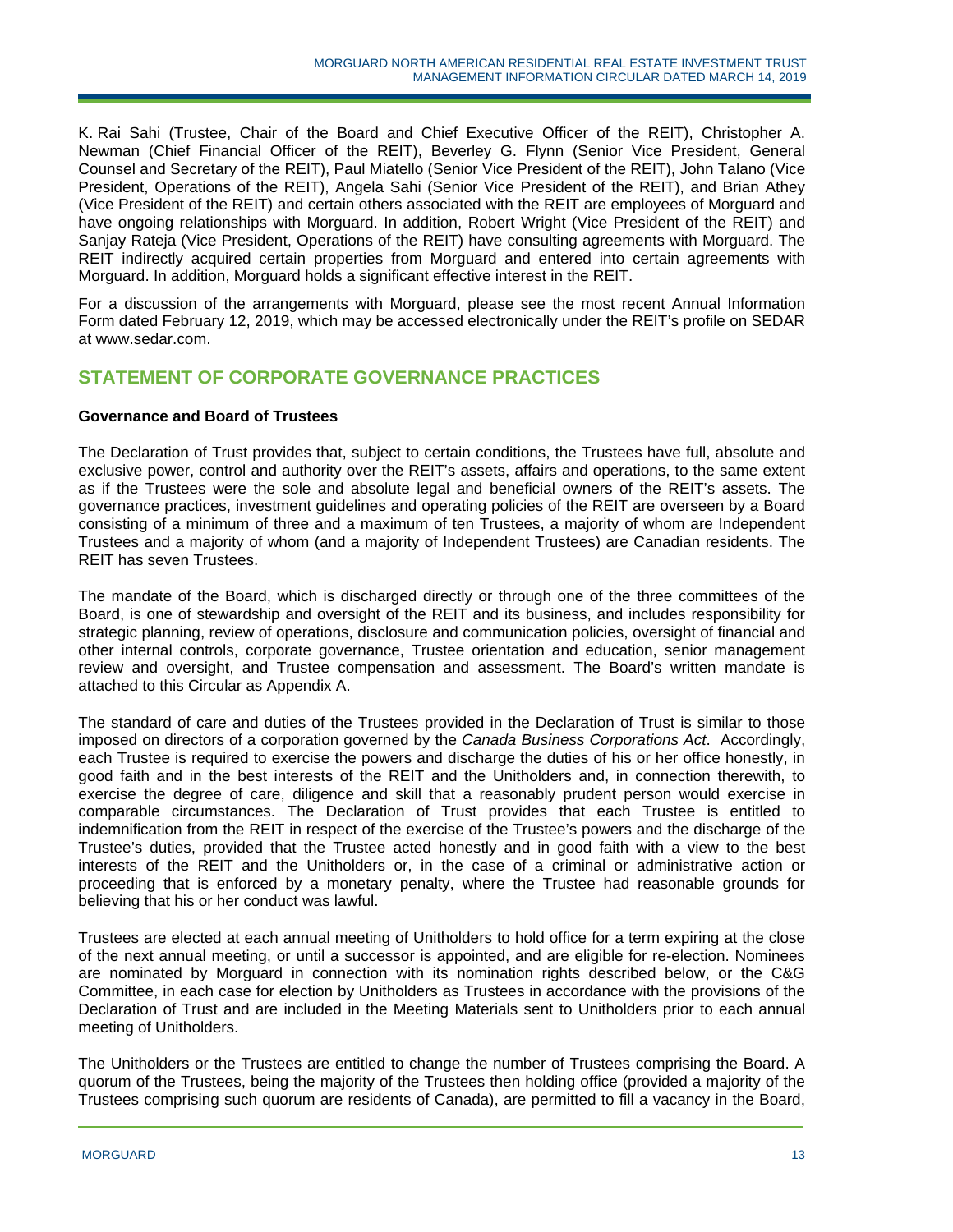except a vacancy resulting from a failure of the Unitholders to elect the required number of Trustees. In the absence of a quorum of Trustees, or if the vacancy has arisen from a failure of the Unitholders to elect the minimum required number of Trustees, the Trustees will promptly call a special meeting of the Unitholders to fill the vacancy. If the Trustees fail to call that meeting or if there is no Trustee then in office, any Unitholder will be entitled to call such meeting. Except as otherwise provided in the Declaration of Trust, the Trustees may, between annual meetings of Unitholders, appoint one or more additional Trustees to serve until the next annual meeting of Unitholders, provided that the number of additional Trustees so appointed will not at any time exceed one-third of the number of Trustees who held such office at the conclusion of the immediately preceding annual meeting of Unitholders. Any Trustee may resign upon no less than 30 days' written notice to the REIT, provided that if such resignation would cause the number of remaining Trustees to be less than a quorum, such resignation will not be effective until a successor is appointed. Any Trustee may be removed by an ordinary resolution passed by a majority of the votes cast at a meeting of Unitholders called for that purpose.

The Declaration of Trust grants Morguard the exclusive right to nominate a number of Trustees, proportionate to Morguard's ownership interest in the REIT (on a fully diluted basis), whether held directly or indirectly, rounded down to the nearest whole number, for election by Unitholders provided that, so long as Morguard owns at least a 10% ownership interest in the REIT (on a fully diluted basis), whether held directly or indirectly, Morguard shall have the right to nominate not less than one Trustee.

The following table sets forth certain information regarding each of the individuals who are the Trustees of the REIT.

| <b>Name and Municipality of Residence</b> | <b>Position with the REIT</b>  | <b>Principal Occupation</b>                                                                       |  |
|-------------------------------------------|--------------------------------|---------------------------------------------------------------------------------------------------|--|
| Mississauga, Ontario                      | <b>Chief Executive Officer</b> | Chair and Chief Executive Officer, Morguard<br>Corporation                                        |  |
| Toronto, Ontario                          |                                | <b>Corporate Director</b>                                                                         |  |
| Vancouver, British Columbia               |                                | Real estate adviser and investor                                                                  |  |
| Toronto, Ontario                          |                                | Principal, Chiesa Group (commercial property<br>investors), Corporate Director                    |  |
| Burlington, Ontario                       |                                | President, Wallace Automotive Inc.                                                                |  |
| Toronto, Ontario                          |                                | Senior Consultant, Lipton LLP (an accounting<br>firm)                                             |  |
| Toronto, Ontario                          |                                | Vice President, Investments, The Woodbridge<br>Company Limited (an investment holding<br>company) |  |

Notes:

(1) Member of the Audit Committee.

(2) Member of the C&G Committee.

(3) Member of the Investment Committee.

Mr. Sahi, through direct and indirect holdings, owns approximately 59.26% of Morguard Corporation. As of March 14, 2019, Morguard Corporation holds approximately 46.90% of the Voting Units through beneficial ownership of 6,675,166 Units and 17,223,090 Class B LP Units. In addition, the Trustees and executive officers of the REIT (or persons acting in such capacity), as a group, beneficially own, directly or indirectly, or exercise control or direction over 1,486,067 Voting Units, representing approximately 2.91% of the Voting Units outstanding as of March 14, 2019. Additional biographical information regarding the seven Trustees of the REIT for the past five years is set out above under the section entitled "Nominees for Election to the Board of Trustees".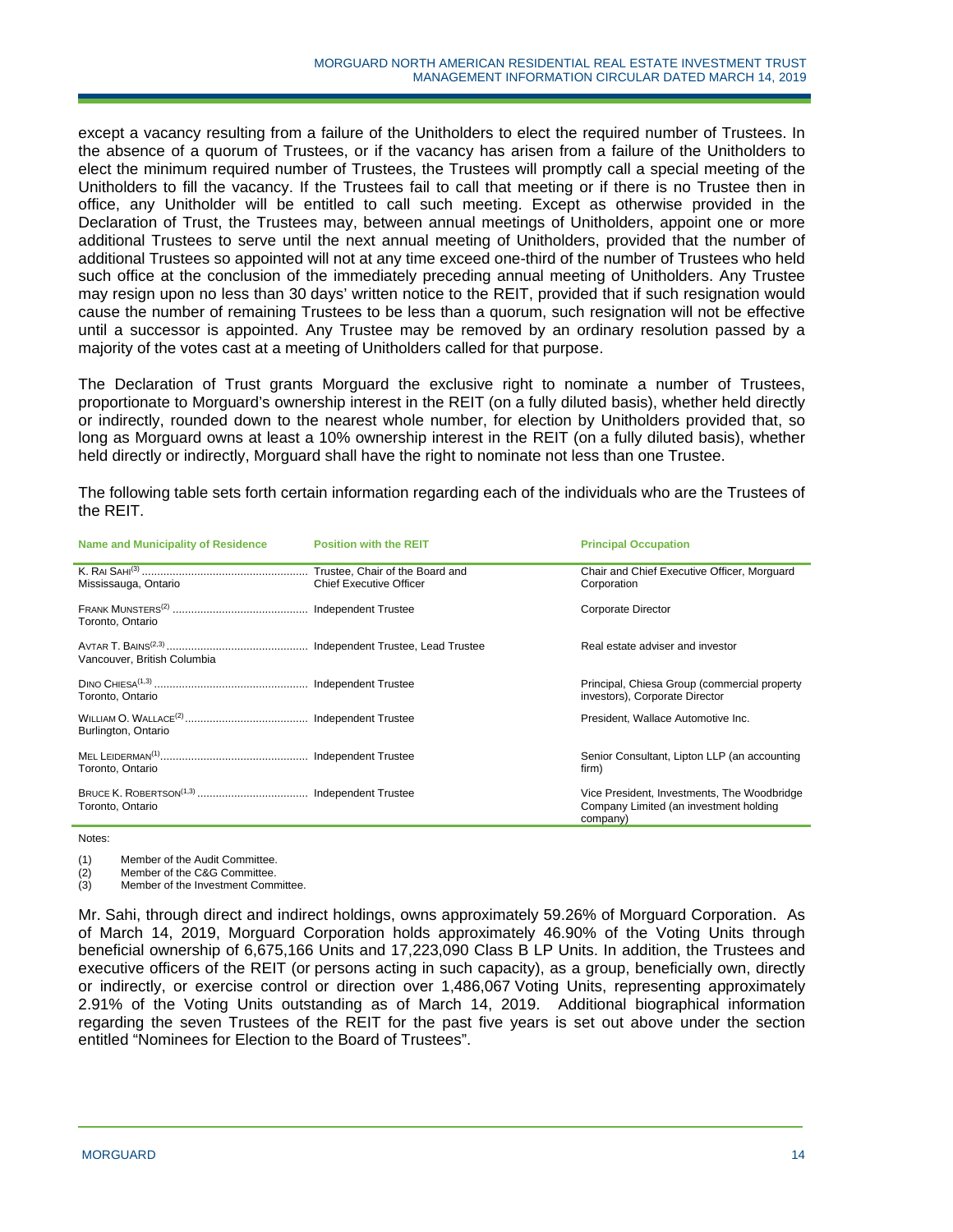## **Position Descriptions**

### *The Chair of the Board and Committee Chairs*

K. Rai Sahi, the Chair of the Board, is not an Independent Trustee. Avtar T. Bains acts as Lead Trustee. The Board has adopted a written position description for the Chair of the Board which sets out the Chair's key responsibilities, including duties relating to setting agendas for Board meetings, chairing Board and Unitholder meetings, trustee development and communicating with Unitholders and regulators. The Board has also adopted a written position description for each of the committee Chairs that set out each of the committee Chair's key responsibilities, including duties relating to setting committee meeting agendas, chairing committee meetings and working with the respective committee and management to ensure, to the greatest extent possible, the effective functioning of the committee. These descriptions are reconsidered by the Board for approval annually.

### *Chief Executive Officer of the REIT*

The primary functions of the Chief Executive Officer of the REIT are to lead the management of the REIT's business and affairs and to lead the implementation of the resolutions and policies of the Board. The Board has developed a written position description and mandate for the Chief Executive Officer which sets out the Chief Executive Officer's key responsibilities, including duties relating to strategic planning, operational direction, Board interaction, succession planning and communication with Unitholders and regulators. The Chief Executive Officer mandate is reviewed by the Board for approval annually.

### **Committees of the Board**

Pursuant to the Declaration of Trust, the Board has established three standing committees: Audit Committee, C&G Committee and Investment Committee. All members of the Audit Committee and the C&G Committee are Independent Trustees and, as of December 31, 2018 a majority of the members of the Investment Committee are Independent Trustees.

## *Audit Committee*

The Audit Committee consists of Mel Leiderman (Chair), Bruce K. Robertson, and Dino Chiesa, each of whom is "independent" and "financially literate" within the meaning of National Instrument 52-110 — *Audit Committees*. Each of the Audit Committee members has an understanding of the accounting principles used to prepare the REIT's financial statements, experience preparing, auditing, analyzing or evaluating comparable financial statements and experience as to the general application of relevant accounting principles, as well as an understanding of the internal controls and procedures necessary for financial reporting. For the education and experience of each member of the Audit Committee relevant to the performance of his or her duties as a member of the Audit Committee, see their biographies outlined above under the section entitled "Nominees for Election to the Board of Trustees".

The Board has adopted a written charter for the Audit Committee, which sets out the Audit Committee's responsibility in reviewing the financial statements of the REIT and public disclosure documents containing financial information and reporting on such review to the Board, ensuring that adequate procedures are in place for the review of the REIT's public disclosure documents that contain financial information, overseeing the work and reviewing the independence of the external auditors and reviewing, evaluating and approving the internal control procedures that are implemented and maintained by management. The Audit Committee is also responsible for recommending the adoption of an enterprise risk management program and an environmental management program for the REIT and for supervising the REIT's compliance with and implementation of the risk and environmental programs.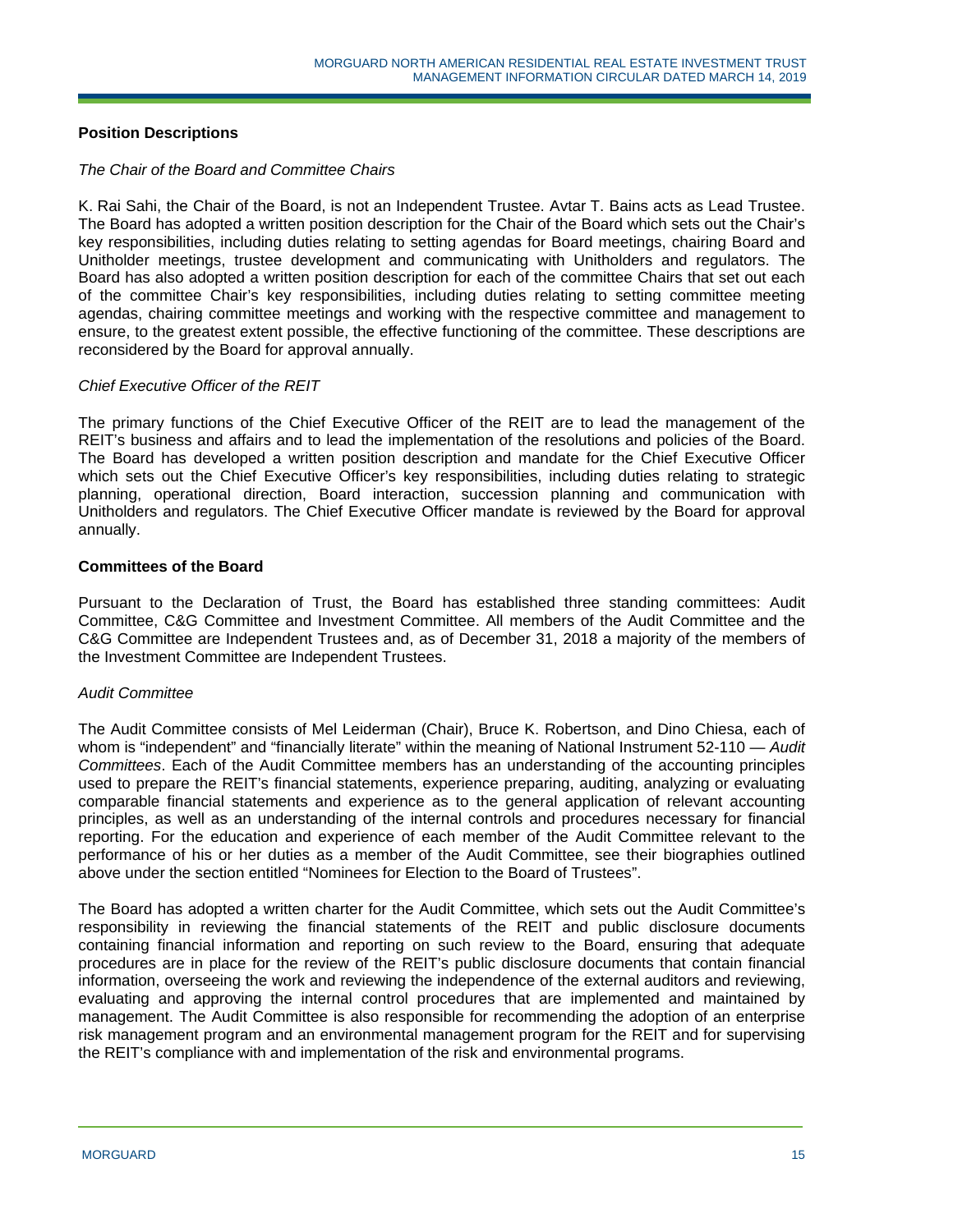### *Compensation and Governance Committee*

The C&G Committee consists of Frank Munsters (Chair), Avtar T. Bains and William O. Wallace. The C&G Committee is charged with reviewing, overseeing and evaluating the governance and nominating policies and the compensation policies of the REIT. In addition, the C&G Committee is responsible for: (i) assessing the effectiveness of the Board, each of its committees and individual Trustees; (ii) overseeing the recruitment and selection of candidates as Trustees of the REIT, other than Morguard's nominees; (iii) organizing an orientation and education program for new Trustees and coordinating continuing Trustee development programs; (iv) considering and approving proposals by the Trustees to engage outside advisers on behalf of the Board as a whole, or on behalf of the Independent Trustees; (v) reviewing and making recommendations to the Board concerning any change in the number of Trustees composing the Board; (vi) administering any Unit option or purchase plan of the REIT or any other compensation incentive programs; (vii) assessing the performance of the officers and other members of the executive management team of the REIT; (viii) reviewing and approving the compensation paid by the REIT, if any, to consultants of the REIT; and (ix) reviewing and making recommendations to the Board concerning the level and nature of the compensation payable, if any, to the Trustees and officers of the REIT.

To ensure the C&G Committee has the expertise to carry out its mandate, the members have acquired an understanding of relevant issues relating to governance and compensation.

Frank Munster's has gained experience in human resources and compensation matters by serving in executive leadership positions in several public companies, including Morguard and TWC Enterprises Limited, and has had responsibilities that included overview and board reporting on benefit, pension and compensation programs. Avtar T. Bains has similarly gained experience in risk and compensation matters by serving as a senior executive in a major organization, namely Colliers International. William O. Wallace, through 20 years of business ownership and his service with international advisory groups and councils, has experience and knowledge with internal risk management and reporting.

### *Investment Committee*

Pursuant to the Investment Committee charter, each of the Investment Committee members must have at least five years of substantial experience in the real estate industry. The Investment Committee consists of K. Rai Sahi (Chair), Avtar T. Bains, Bruce K. Robertson and Dino Chiesa. The Investment Committee may authorize, without Board approval, proposed acquisitions, dispositions or borrowings where the acquisition, disposition or borrowing, including the assumption or granting of any mortgage but not the renewal, extension or modification of any existing mortgage which can be approved by the REIT GP (if so delegated by the Board), where the value of such transaction does not exceed \$25 million. The Investment Committee may also recommend to the Board whether to approve or reject proposed transactions, where the value of such transaction exceeds \$25 million.

### **Orientation and Continuing Education**

The C&G Committee has put in place an orientation program for new Trustees under which a new Trustee will meet with the Chair of the Board, the Lead Trustee and members of the executive management team of the REIT. A new Trustee will be provided with comprehensive orientation and education as to the nature and operation of the REIT and its business, as to the role of the Board and its committees and the Lead Trustee, and as to the contribution that an individual Trustee is expected to make. The C&G Committee will be responsible for coordinating continuing Trustee development programs to enable the Trustees to maintain or enhance their skills and abilities as Trustees as well as ensuring their knowledge and understanding of the REIT and its business remains current.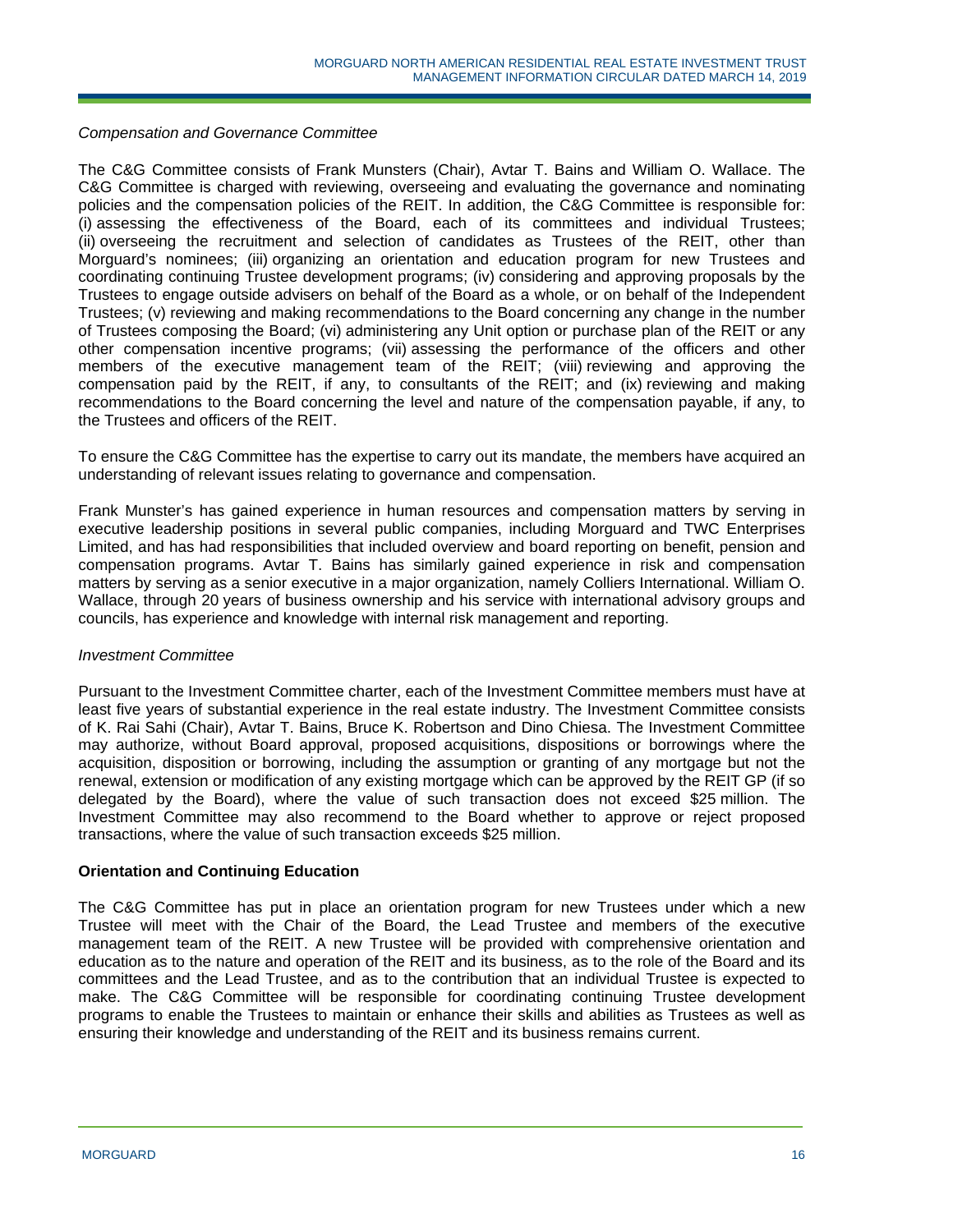### **Ethical Business Conduct**

The Board has adopted a written code of business conduct and ethics applicable to the Trustees, officers and employees of the REIT and its subsidiaries, as well as to the directors, officers and employees of Morguard GP. The code sets out the Board's expectations for the conduct of such persons in their dealings on behalf of the REIT. The Board has established confidential reporting procedures in order to encourage individuals to raise concerns regarding matters addressed by the code on a confidential basis free from discrimination, retaliation or harassment. Those who violate the code may face disciplinary actions, including dismissal.

### **Nomination and Assessment of Trustees**

The Board has established a C&G Committee that is responsible for, other than for Morguard's nominees, overseeing the recruitment and selection of candidates as Trustees of the REIT. The recruitment and selection of such candidates involves an identification of the qualifications for Trustees that are required to fulfill Board responsibilities and an evaluation of the qualifications that existing Trustees possess. The C&G Committee is then expected to recommend candidates to the Board for nomination as Trustees to be elected by the Unitholders.

There are currently no women on the Board (0%). In assessing candidates and selecting nominees for the board, diversity, including gender diversity, is an important factor considered by the C&G Committee. At this time the Board has not implemented targets, however a written policy relating to the identification and nomination of female directors was adopted during 2018. Additionally, having assessed the benefit of gender diversity in the composition of the Board, the Board has directed the C&G Committee to consider the level of representation of women on the Board and to view the level of female representation and diversity as essential considerations, in addition to required expertise and experience, in evaluating potential candidates for nomination.

The C&G Committee is also responsible for assessing the effectiveness of the Board, each of its committees and individual Trustees. Trustees are regularly surveyed to form the basis of such assessment and such assessment is reviewed by the Chair of the Board, with the exception of the assessment of the Chair of the Board and the non-Independent Trustees, which are reviewed by the Lead Trustee.

The REIT has not adopted terms limits for Trustees. At this time, the REIT believes that term limits have the potential to cause the loss of key Board contributors with a proven track record and who possess valuable institutional memory. Instead, the REIT believes that less rigid mechanisms of Board renewal are more suitable. Annually, the C&G Committee undertakes an evaluation of Board performance, including performance of individual trustees, to ensure that each Trustee continues to be effective and have the necessary skills and experience required by the REIT for an appropriate composition of the Board. Additionally, Unitholders can evaluate and vote on all Trustee nominees annually at the Meeting.

All governance policies are reviewed and assessed by the Board of Trustees on an annual basis.

See "Compensation and Governance Committee" above for further discussion of the process for identifying and nominating new directors.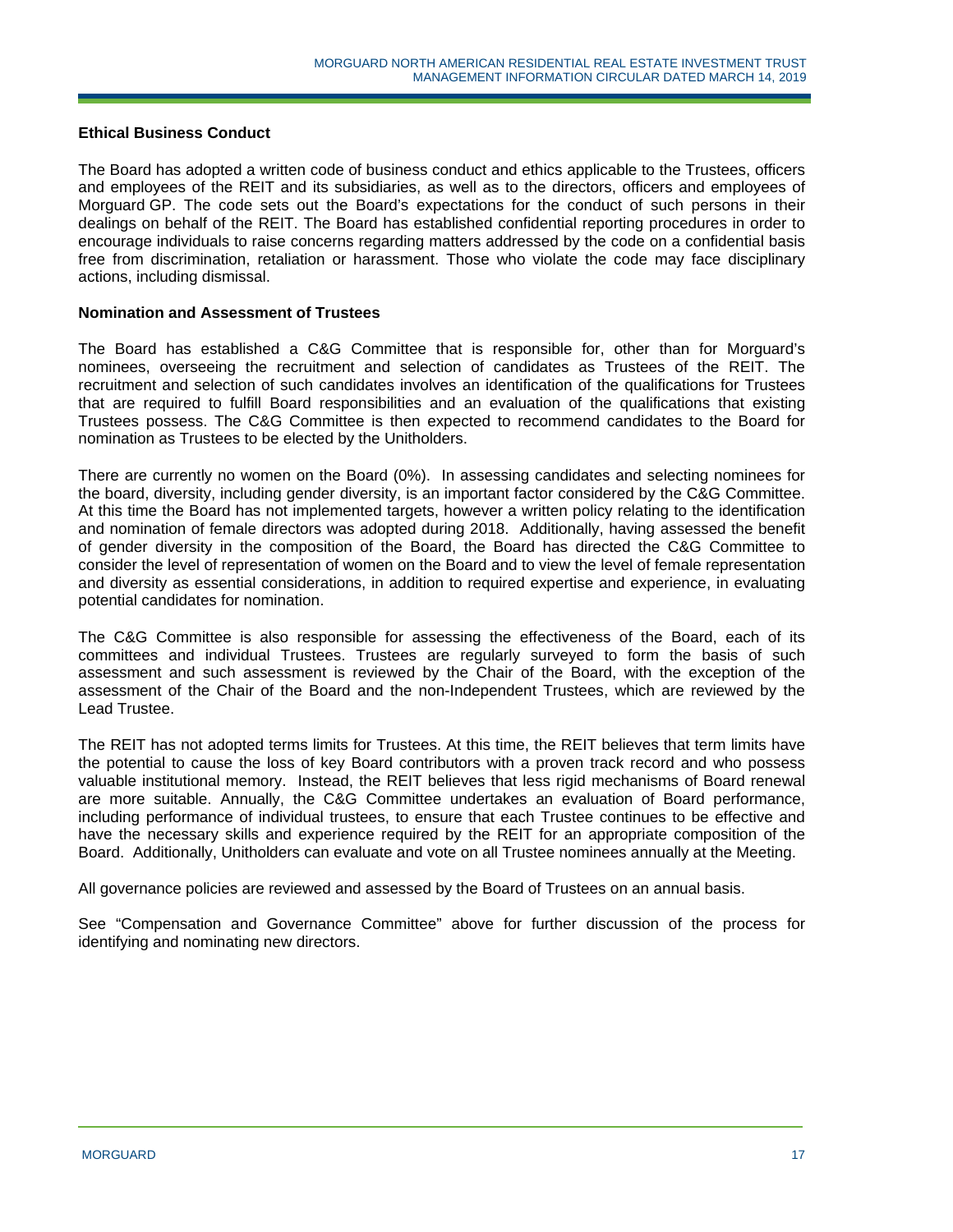## **Committee Attendance**

The following chart sets out the total number of Trustee and committee meetings held in 2018 and the attendance records of each of the Trustees nominated for election:

|                                 | <b>Trustee Meetings</b> | <b>Audit Committee</b> | C&G | <b>Investment</b> |
|---------------------------------|-------------------------|------------------------|-----|-------------------|
| Number of Meetings held in 2018 |                         | 4                      |     | 0                 |
| Avtar T. Bains                  | 6                       |                        | 3   |                   |
| Dino Cheisa                     |                         | 4                      |     |                   |
| Mel Leiderman                   |                         | 4                      |     |                   |
| <b>Frank Munsters</b>           |                         |                        | 3   |                   |
| Bruce K. Robertson              |                         | 4                      |     |                   |
| K. Rai Sahi                     |                         |                        |     |                   |
| William O. Wallace              |                         |                        | 3   |                   |

## **OTHER BUSINESS**

The Trustees know of no matter to come before the Meeting other than the matters referred to in the accompanying notice of meeting.

### **ADDITIONAL INFORMATION**

Copies of the REIT's latest annual information form (together with the documents incorporated therein by reference), the audited consolidated financial statements for the year ended December 31, 2018, together with a report of the auditors thereon, management's discussion and analysis of the REIT's financial condition and results of operations for the year ended December 31, 2018, and this Circular are available on SEDAR at www.sedar.com as well as on the REIT's website at www.morguard.com and otherwise are available upon request from the REIT.

### **TRUSTEES' APPROVAL**

The contents and the sending of this Circular have been approved by the Board of Trustees.

DATED as of the 14th day of March, 2019.

By order of the Board of Trustees

Buelylyn

BEVERLEY G. FLYNN **Secretary**